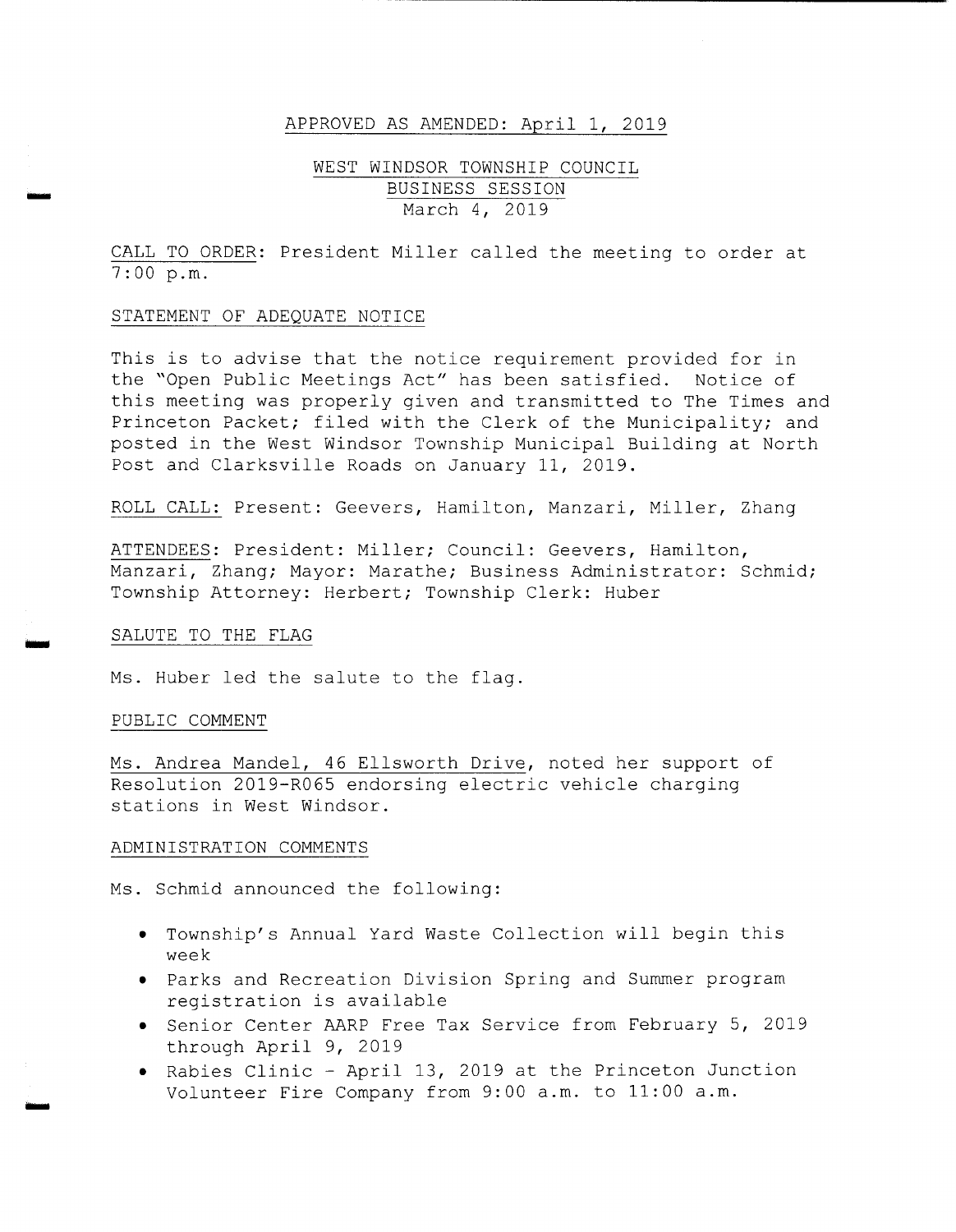Page 2 Business Session March 4, 2019

mai

### COUNCIL MEMBER COMMENTS

Ms . Geevers thanked Public Works for getting the Township roads clear during the last snow storm.

Mr. Zhang noted this was his first budget exposure and thanked everyone for their assistance .

Ms . Manzari advised that West Windsor Gives Back is sponsoring an event at "Athleta" to support the Princeton Junction Volunteer Fire Company.

### CHAIR/ CLERK COMMENTS

President Miller announced that the Township Council wrapped up their budget review earlier today and thanked everyone for their assistance.

### CONSENT AGENDA

RESOLUTIONS

### 2019- R059 Refund of Overpaid Property Taxes

## BILLS & CLAIMS

Ms. Hamilton requested a discussion regarding purchase order 52437 for Connecticut Canine Services for the purchase of a K-9 dog. She inquired how much is in this account, where in the budget are all the additional expenses i.e. training, food, veterinarian services, etc. Ms. Hamilton inquired who oversees the Trust Fund account .

Ms . Schmid advised that the Finance Division maintains the Trust Fund Account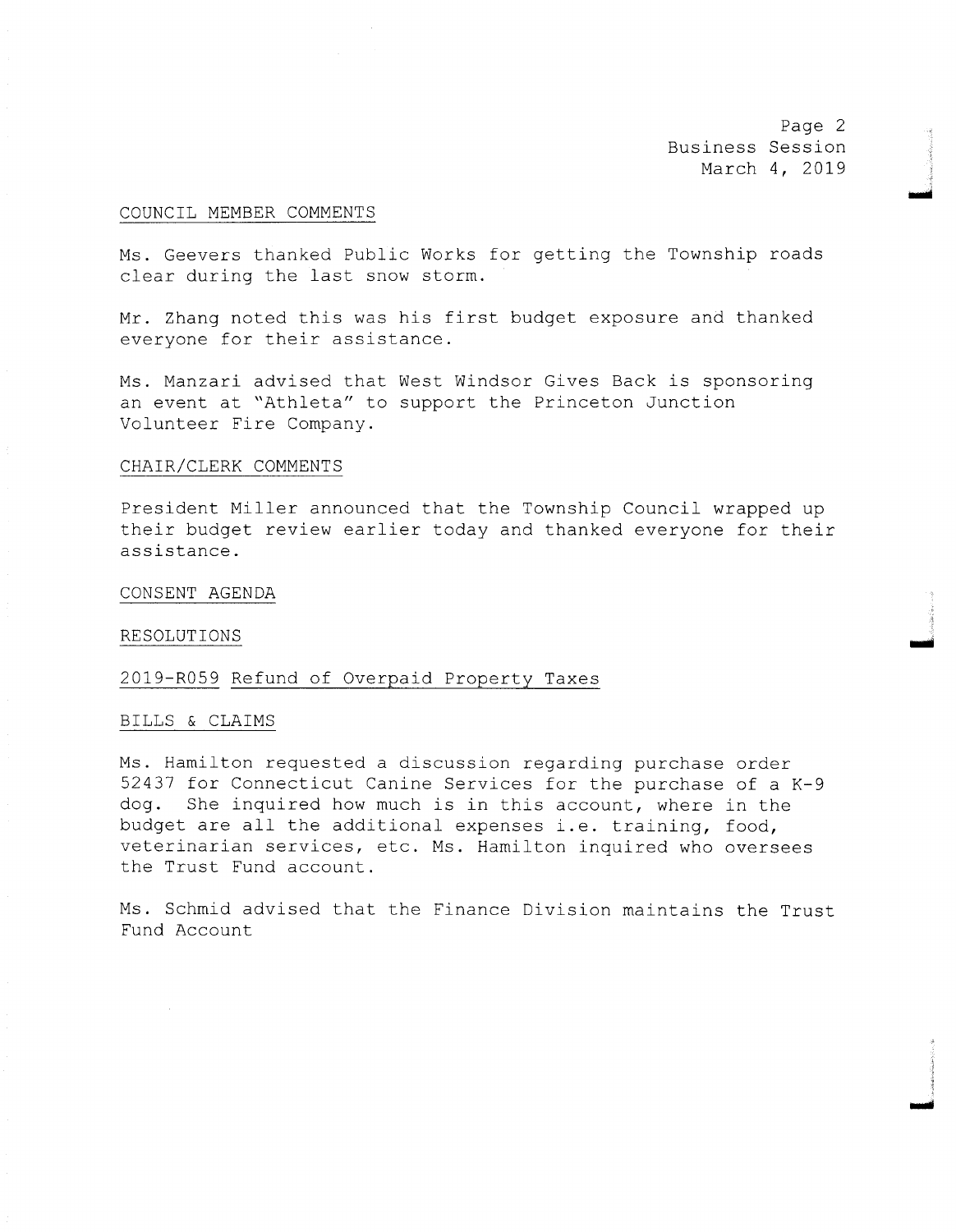Page 3 Business Session March 4, 2019

Discussion ensued among members of Council on this expenditure and it was requested that dialogue should take place with Administration and Council whenever new initiatives are going to be undertaken to ensure that the proper funding is available.

Motion to remove Purchase Order 52437 to Connecticut Canine Services from the bill list: Hamilton Second: Zhang RCV: aye Geevers aye Hamilton aye Manzari aye Zhang aye Miller

Ms . Schmid noted that <sup>a</sup> resolution should be done upon the formal retirement of K-9 Officer Cherno.

Discussion ensued and it was suggested to speak with Mayor Marathe on this matter.

Motion to approve consent agenda as amended: Manzari Second: Hamilton RCV: aye Geevers aye Hamilton aye Manzari aye Zhang aye Miller\*

President Miller abstained from voting on Purchase Orders <sup>70309</sup> and <sup>70310</sup> for reimbursement of expenses to her.

### RECOMMENDATIONS FROM ADMINISTRATION AND COUNCIL/CLERK

2019- R060 Authorizing an Increase of \$4, 397 . 90 to SHI International Under New Jersey State Contract M0003- 89851 for the Procurement of Software Licenses for Silent Passenger GPS Software for Public Works Vehicles

2019-R061 Authorizing the Increase of \$1,258.00 for Burgis Associates, Inc. Planning Consultant Professional Services Agreement for <sup>2018</sup>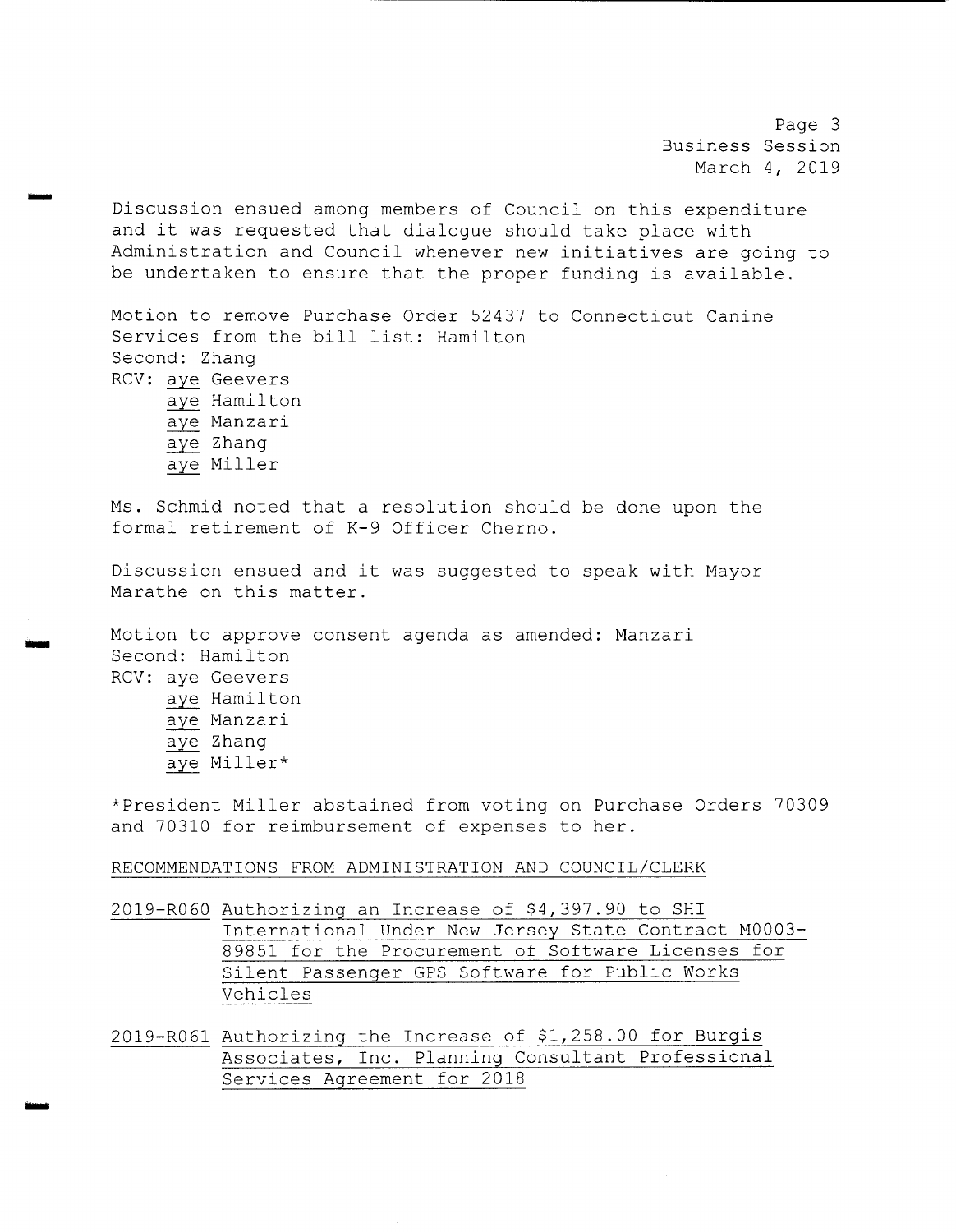Page <sup>4</sup> Business Session March 4, 2019

نسه

smoi

- 2019- R062 Authorizing the Increase of \$4, 135 . 84 for Miller, Porter & Muller Land Use Litigation for <sup>2018</sup>
- 2019- R063 Authorizing the Increase of \$19, 705 . 00 for Ruderman, Horn & Esmerado Labor Attorney for 2018
- 2019- R065 Supporting the West Windsor Township Environmental Commission Resolution for Electronic Vehicle (EV) Charging Infrastructure for West Windsor Township
- 2019- R066 Authorizing the Mayor and Clerk to Execute an Agreement with the County of Mercer for 2016 Homeland Security Grant Funding in the Amount of \$43, 193 . 12

Mr. Herbert requested that Resolution 2019-R064 be pulled from this evening's agenda. He requested a closed session at the March 18, 2019 Business for discussion of his 2018 payments.

Motion to approve Resolutions 2019-R060 through 2019-R063 and Resolutions 2019- R065 and 2019- R066: Geevers Second: Manzari RCV: aye Geevers aye Hamilton aye Manzari aye Zhang aye Miller

INTRODUCTION OF ORDINANCES

President Miller advised that the Township is under <sup>a</sup> court order and will be introducing the ordinances in their current form this evening. She noted that requested changes by her and Ms. Geevers, along with Planning Board Chairman O' Brien, will be incorporated at the Planning Board meeting to be held on March 13, 2019 for review and approval of the ordinances . She announced that the Ordinance Public Hearings will be conducted at the March 18, 2019 Council Business Session.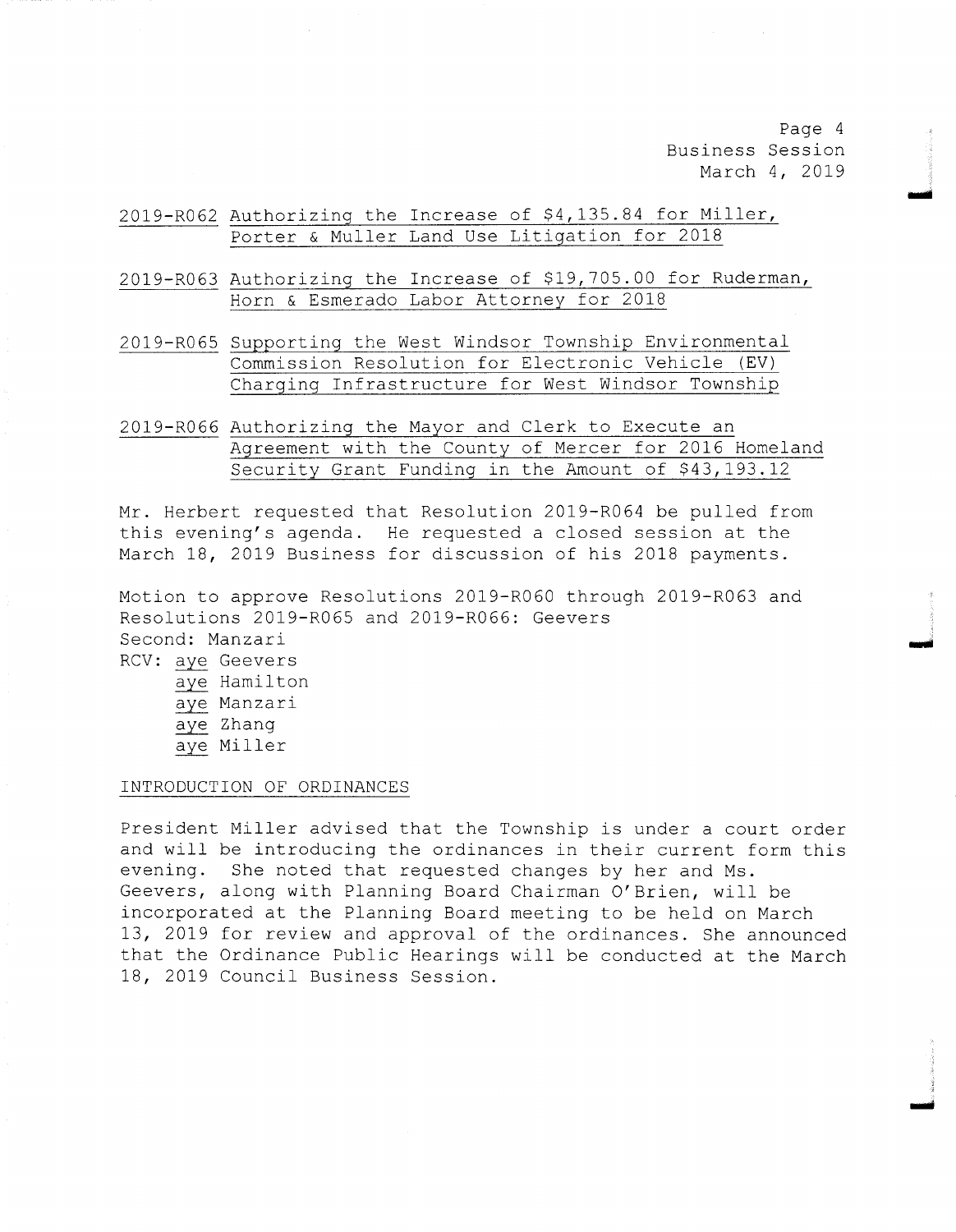Page 5 Business Session March 4, 2019

2019- 02 AN ORDINANCE TO AMEND AND SUPPLEMENT THE CODE OF THE TOWNSHIP OF WEST WINDSOR ( 1999) CHAPTER 200 LAND USE, PART 1, SITE PLAN REVIEW, ARTICLE II, TERMINOLOGY, SECTION 200-4, DEFINITIONS, SUBSECTION B REGARDING THE DEFINITION OF "CONGREGATE HOUSING," AND PART 4, ZONING, ARTICLE XXVII, USE AND BULK REGULATIONS FOR RESIDENCE DISTRICTS, SECTION 200-194, PLANNED RESIDENTIAL RETIREMENT COMMUNITY USE REGULATIONS, SUBSECTION B ( 2) ( f) REGARDING MAXIMUM PERMISSIBLE DENSITY

Motion to Introduce: Manzari Second: Geevers RCV: aye Geevers aye Hamilton aye Manzari aye Zhang aye Miller

aim

111111

Public Hearing will be conducted at the March 18, <sup>2019</sup> Township Council Business Session.

2019- 03 AN ORDINANCE AMENDING THE CODE OF THE TOWNSHIP OF WEST WINDSOR ( 1999) TO MODIFY AN AFFORDABLE HOUSING SET ASIDE REQUIREMENT

Motion to Introduce: Manzari Second: Geevers RCV: aye Geevers aye Hamilton aye Manzari aye Zhang aye Miller

Public Hearing will be conducted at the March 18, <sup>2019</sup> Township Council Business Session.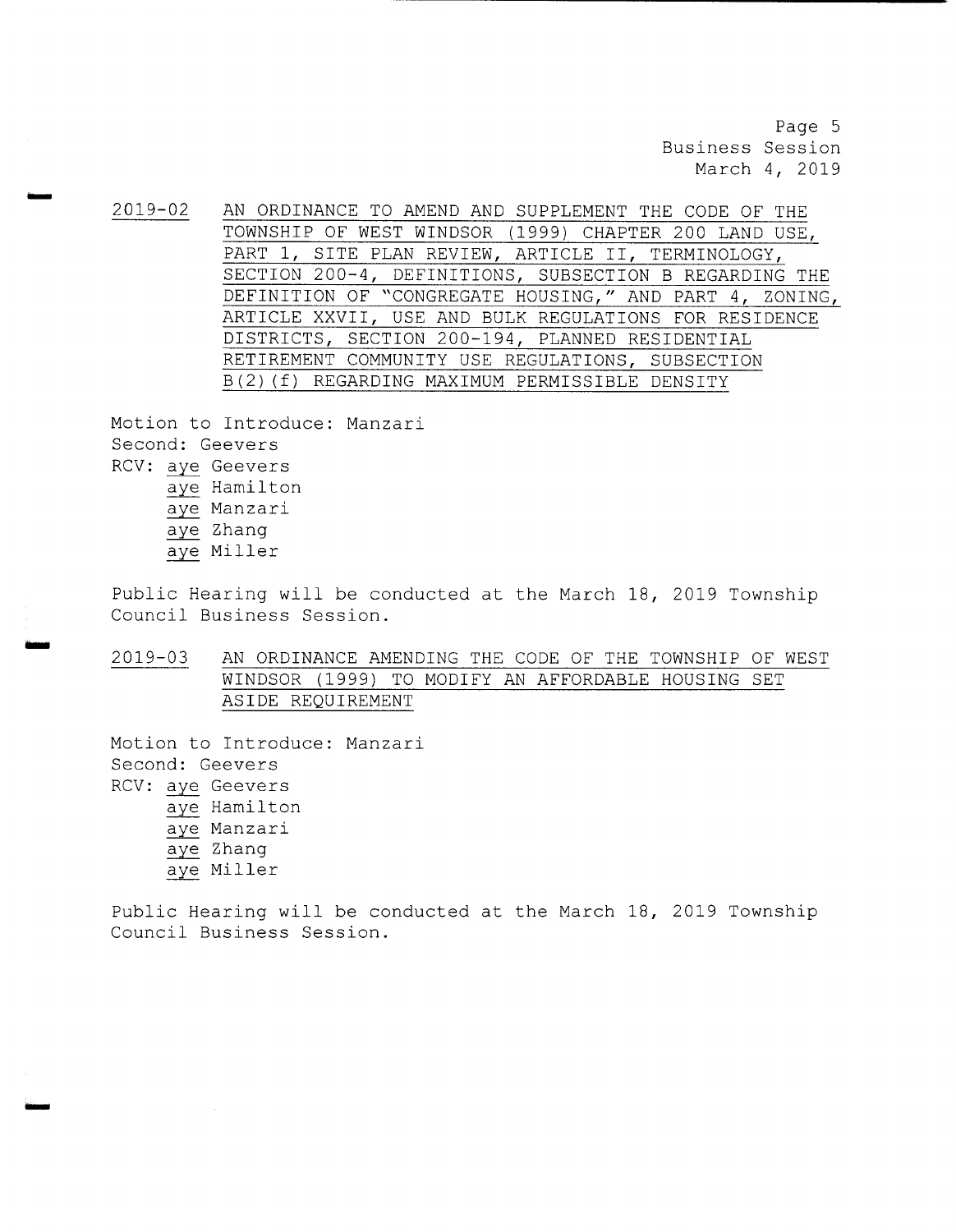Page 6 Business Session March 4, 2019

## 2019- 04 AN ORDINANCE AMENDING THE CODE OF THE TOWNSHIP OF WEST WINDSOR ( 1999) TO CREATE A R- 5C DISTRICT

Motion to Introduce: Manzari Second: Geevers RCV: aye Geevers aye Hamilton aye Manzari aye Zhang aye Miller

Public Hearing will be conducted at the March 18, <sup>2019</sup> Township Council Business Session.

## 2019-05 AN ORDINANCE AMENDING THE CODE OF THE TOWNSHIP OF WEST WINDSOR ( 1999) TO CREATE A R- 5D DISTRICT

Motion to Introduce: Manzari Second: Geevers RCV: aye Geevers aye Hamilton aye Manzari aye Zhang aye Miller

Public Hearing will be conducted at the March 18, <sup>2019</sup> Township Council Business Session.

### 2019-06 AN ORDINANCE AMENDING THE CODE OF THE TOWNSHIP OF WEST WINDSOR (1999) TO CREATE A PMN-1 DISTRICT

Motion to Introduce: Manzari Second: Geevers RCV: aye Geevers aye Hamilton aye Manzari aye Zhang aye Miller

Public Hearing will be conducted at the March 18, <sup>2019</sup> Township Council Business Session.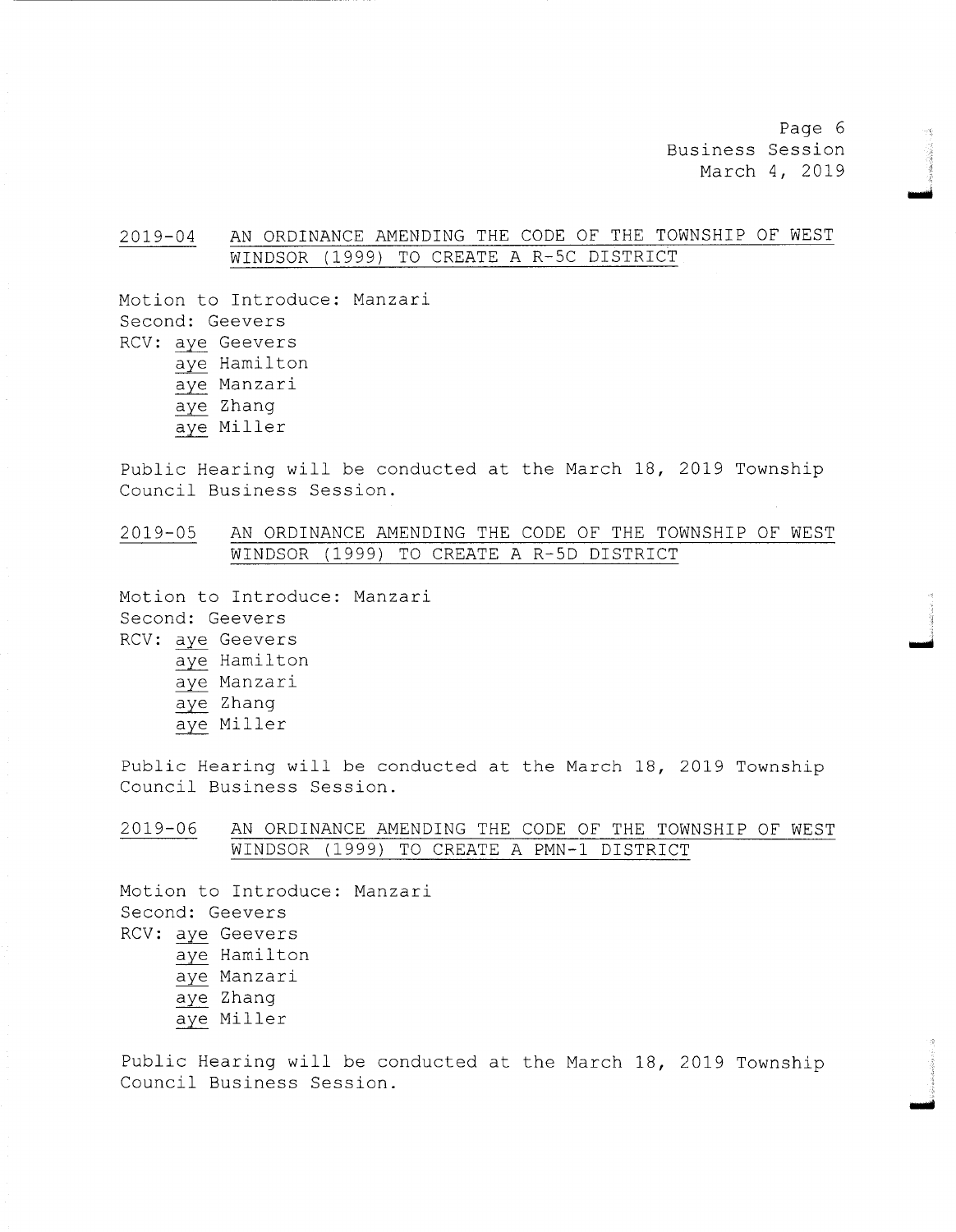Page <sup>7</sup> Business Session March 4, 2019

## 2019-07 AN ORDINANCE AMENDING THE CODE OF THE TOWNSHIP OF WEST WINDSOR (1999) TO CREATE AN RP-12 DISTRICT

Motion to Introduce: Manzari Second: Geevers RCV: aye Geevers aye Hamilton aye Manzari aye Zhang aye Miller

moo

aim

Public Hearing will be conducted at the March 18, <sup>2019</sup> Township Council Business Session.

## 2019- 08 AN ORDINANCE AMENDING THE REDEVELOPMENT PLAN FOR PRINCETON JUNCTION BY ADDING A NEW RP-12 DISTRICT

Motion to Introduce: Manzari Second: Geevers RCV: aye Geevers aye Hamilton aye Manzari aye Zhang aye Miller

Public Hearing will be conducted at the March 18, <sup>2019</sup> Township Council Business Session.

## 2019- 09 AN ORDINANCE AMENDING THE REDEVELOPMENT PLAN FOR PRINCETON JUNCTION BY MODIFYING AFFORDABLE HOUSING REQUIREMENTS

Motion to Introduce: Manzari Second: Geevers RCV: aye Geevers aye Hamilton aye Manzari aye Zhang aye Miller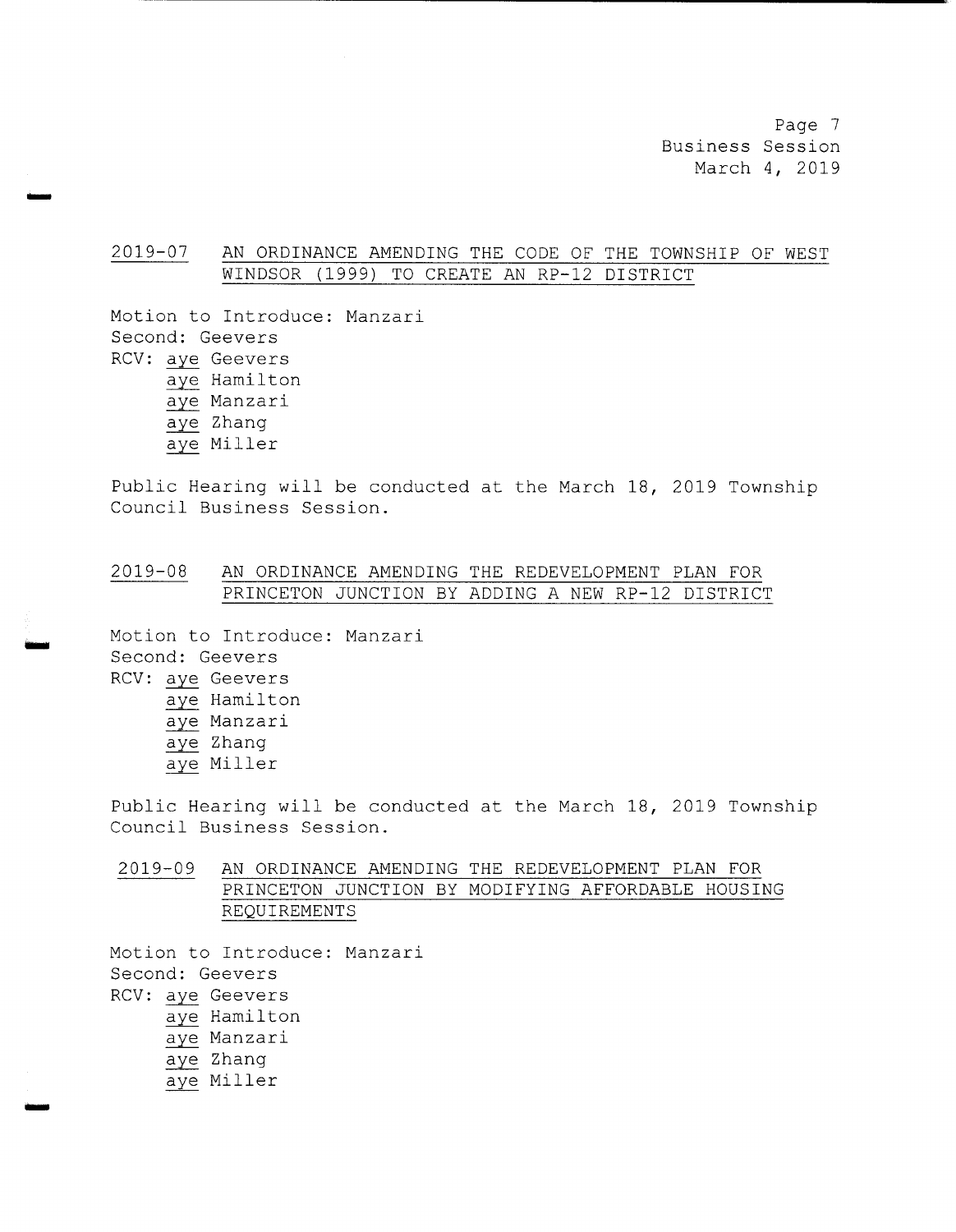Page <sup>8</sup> Business Session March 4, 2019

Public Hearing will be conducted at the March 18, <sup>2019</sup> Township Council Business Session.

2019-10 AN ORDINANCE AMENDING THE CODE OF THE TOWNSHIP OF WEST WINDSOR ( 1999) BY MODIFYING AFFORDABLE HOUSING REQUIREMENTS IN THE RP-3, RP-7, AND RP-10 DISTRICTS

Motion to Introduce: Manzari Second: Geevers RCV: aye Geevers aye Hamilton aye Manzari aye Zhang aye Miller

Public Hearing will be conducted at the March 18, <sup>2019</sup> Township Council Business Session.

2019-11 TOWNSHIP OF WEST WINDSOR MERCER COUNTY, NEW JERSEY ORDINANCE AMENDING CHAPTER 200 ' LAND USE' , ARTICLE XXIII ` HOUSING TRUST FUND' OF THE CODE OF WEST WINDSOR TOWNSHIP REGARDING THE COLLECTION OF DEVELOPMENT FEES IN SUPPORT OF AFFORDABLE HOUSING AS PERMITTED BY THE NEW JERSEY FAIR HOUSING ACT

Motion to Introduce: Manzari Second: Geevers RCV: aye Geevers aye Hamilton aye Manzari aye Zhang aye Miller

Public Hearing will be conducted at the March 18, <sup>2019</sup> Township Council Business Session.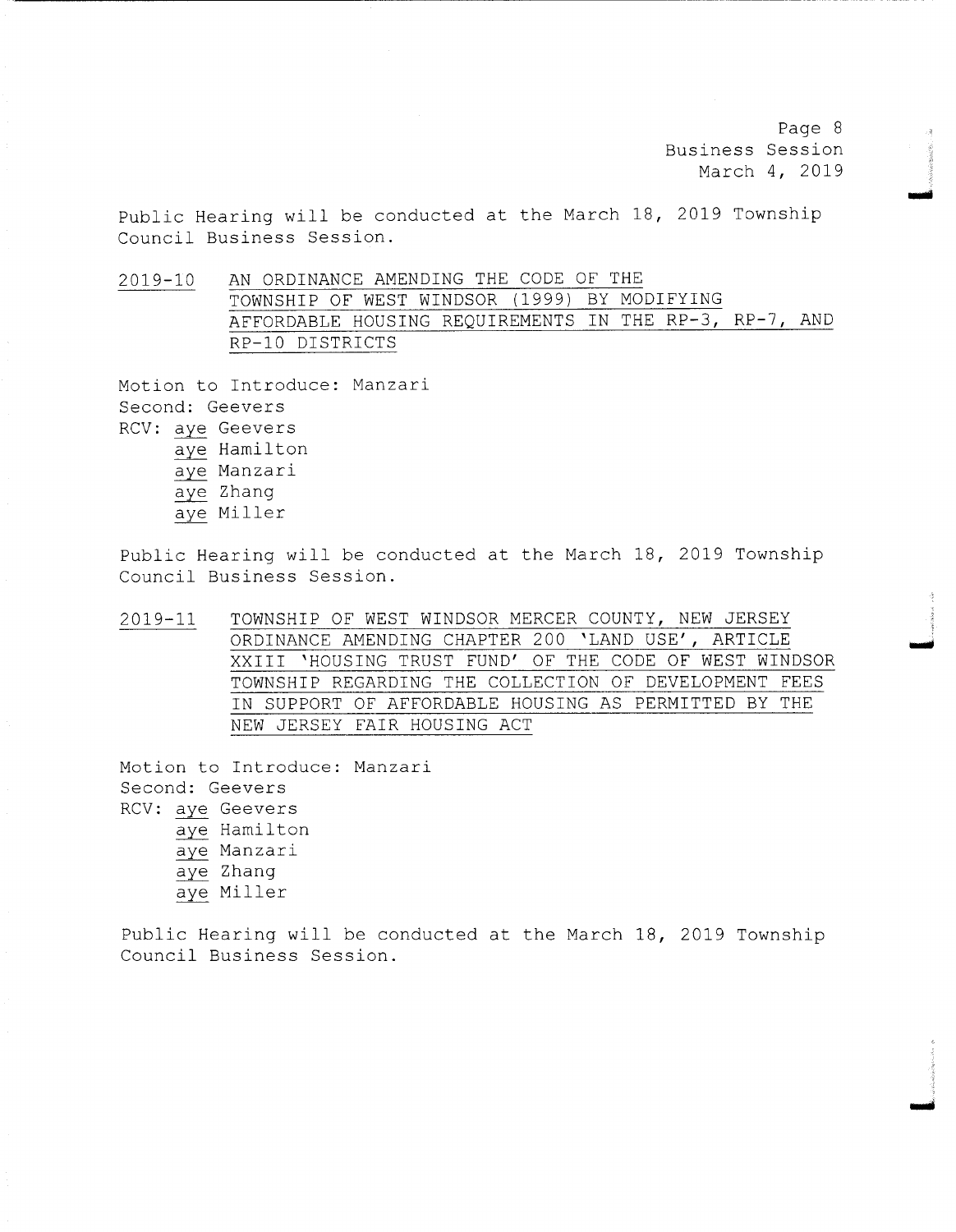Page 9 Business Session March 4, 2019

2019-12 TOWNSHIP OF WEST WINDSOR MERCER COUNTY, NEW JERSEY ORDINANCE AMENDING CHAPTER 200 'LAND USE', ARTICLE XXXI ` GENERAL PROVISIONS AND SUPPLEMENTAL REGULATIONS GOVERNING CERTAIN USES' OF THE CODE OF WEST WINDSOR TOWNSHIP TO ADDRESS THE REQUIREMENTS OF THE FAIR HOUSING ACT AND THE UNIFORM HOUSING AFFORDABLILITY CONTROLS ( UHAC) REGARDING COMPLIANCE WITH THE TOWNSHIP' S AFFORDABLE HOUSING OBLIGATIONS

Motion to Introduce: Manzari Second: Geevers RCV: aye Geevers aye Hamilton aye Manzari aye Zhang aye Miller

imam

Public Hearing will be conducted at the March 18, <sup>2019</sup> Township Council Business Session.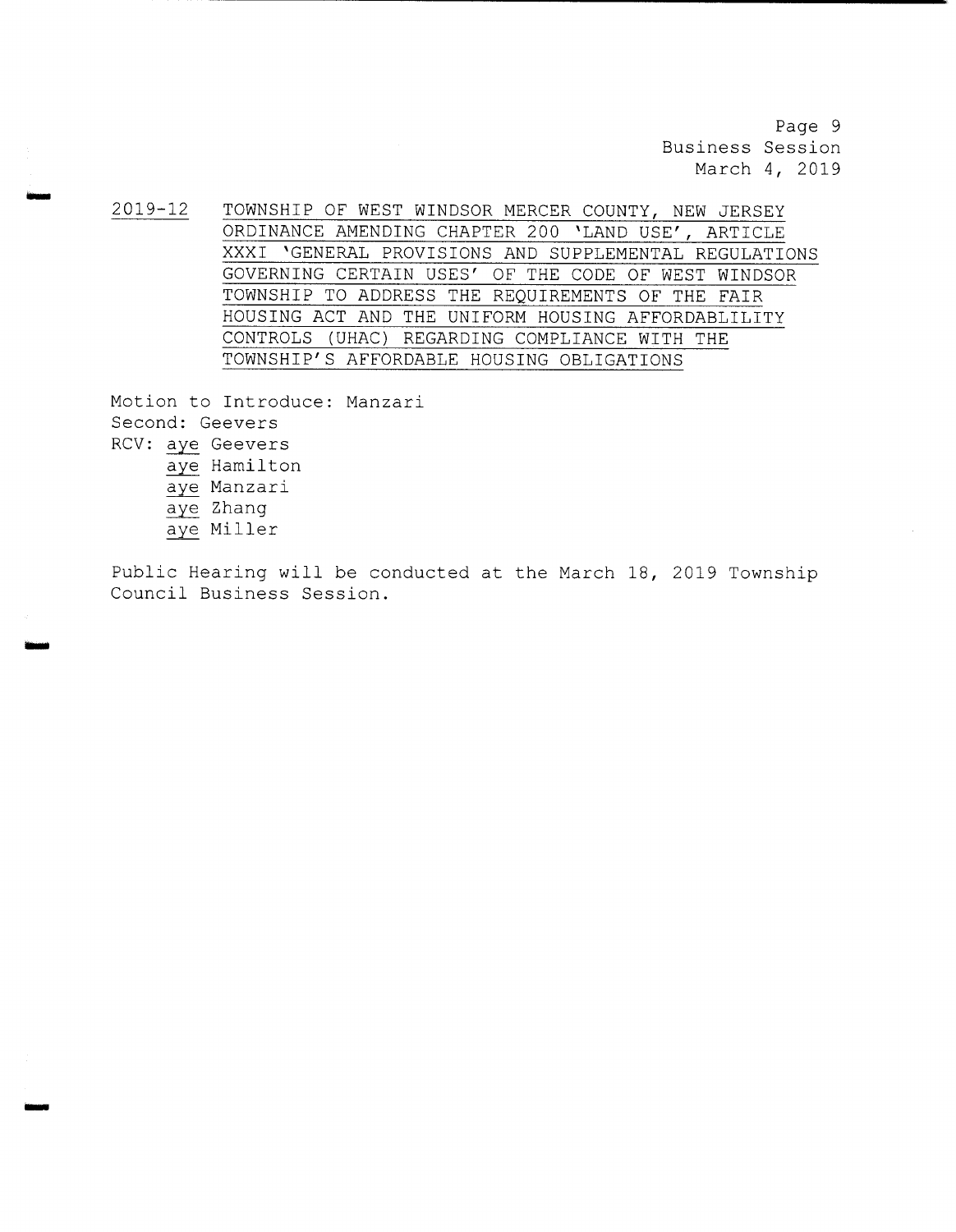Page 10 Business Session March 4, 2019

### ADDITIONAL PUBLIC COMMENT

Mr. Gene O' Brien, <sup>13</sup> Greene Drive, requested that the Clerk send the comments of Ms. Geevers and President Miller to the Land Use Manager.

### COUNCIL REPORTS/ DISCUSSION TOPICS/ NEW BUSINESS

Ms . Manzari advised that she is working with Ken Jacobs, Manager of Parks and Recreation, to re-write Chapter 122 the ordinance for use of municipal parks facilities .

Mr. Zhang reported that he was unable to attend the last School Board meeting because there was <sup>a</sup> Council meeting the same evening. He advised that the School Board President advised him that there was discussion on the budget and the acceptance of their annual audit report .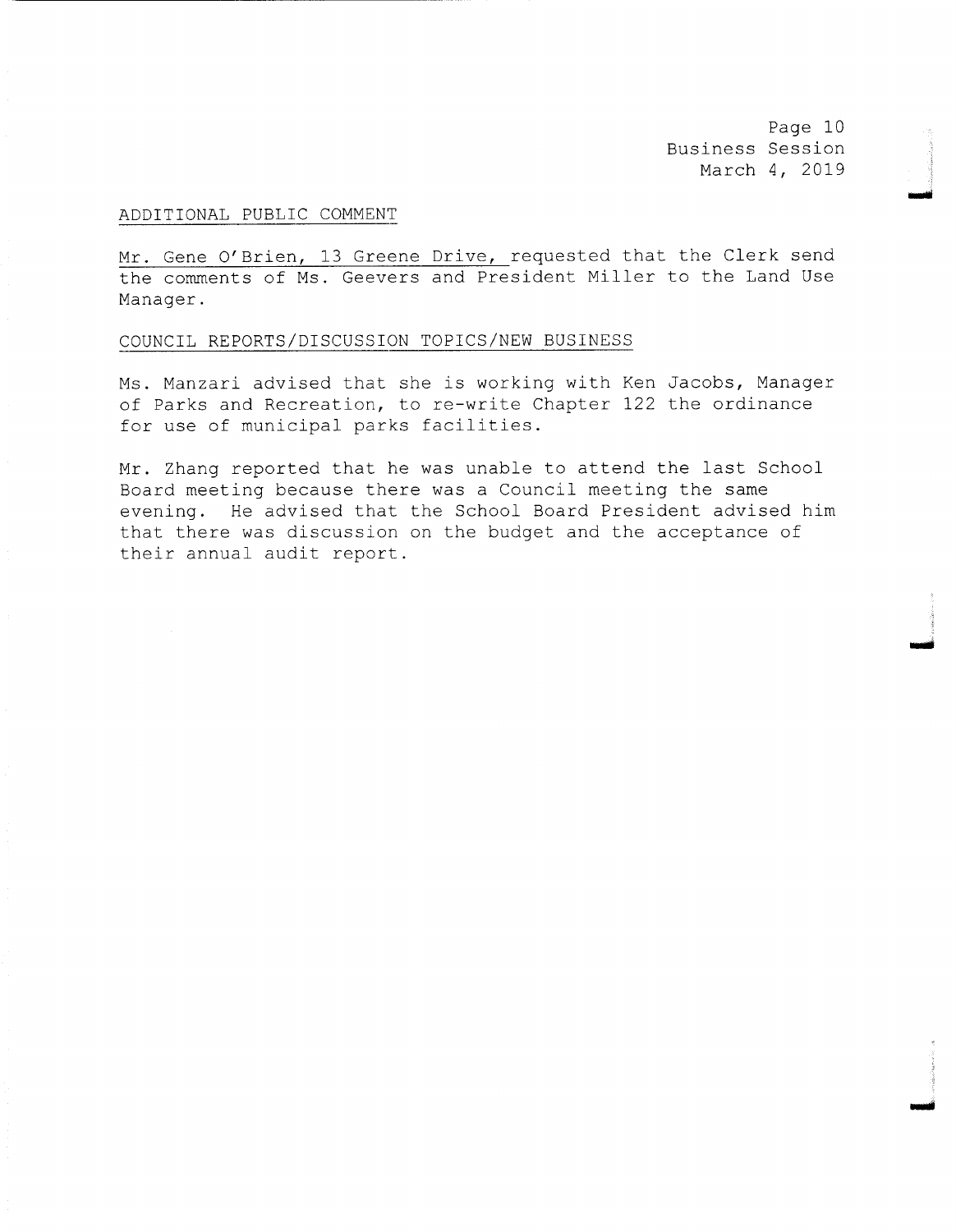Page 11 Business Session March 4, 2019

Ms . Geevers announced that the Planning Board unanimously accepted the Amendment to Land Use Element and Housing Element and Fair Share Plan of the Township's Master Plan. She advised that the ordinances that Council introduced this evening will be sent to the Planning Board for their review and approval at their March 13th, <sup>2019</sup> meeting.

President Miller noted that she will be bringing to the Council for review an amendment to the R-P7 zone to have retail space amended to allow professional offices .

Ms. Hamilton noted her support of this amendment.

ADJOURNMENT

woo

11111111

President Miller motioned to end the meeting. VV: All approved

The meeting was adjourned at 7:40 p.m.

 $\begin{array}{c|c}\n\hline\n\text{Gay M. Huber} \\
\text{Township Clerk} \\
\text{Township Clerk}\n\end{array}\n\qquad\n\begin{array}{c}\n\hline\n\text{Alison Miller} \\
\text{Council President}\n\end{array}$ 

Township Clerk Council President West Windsor Township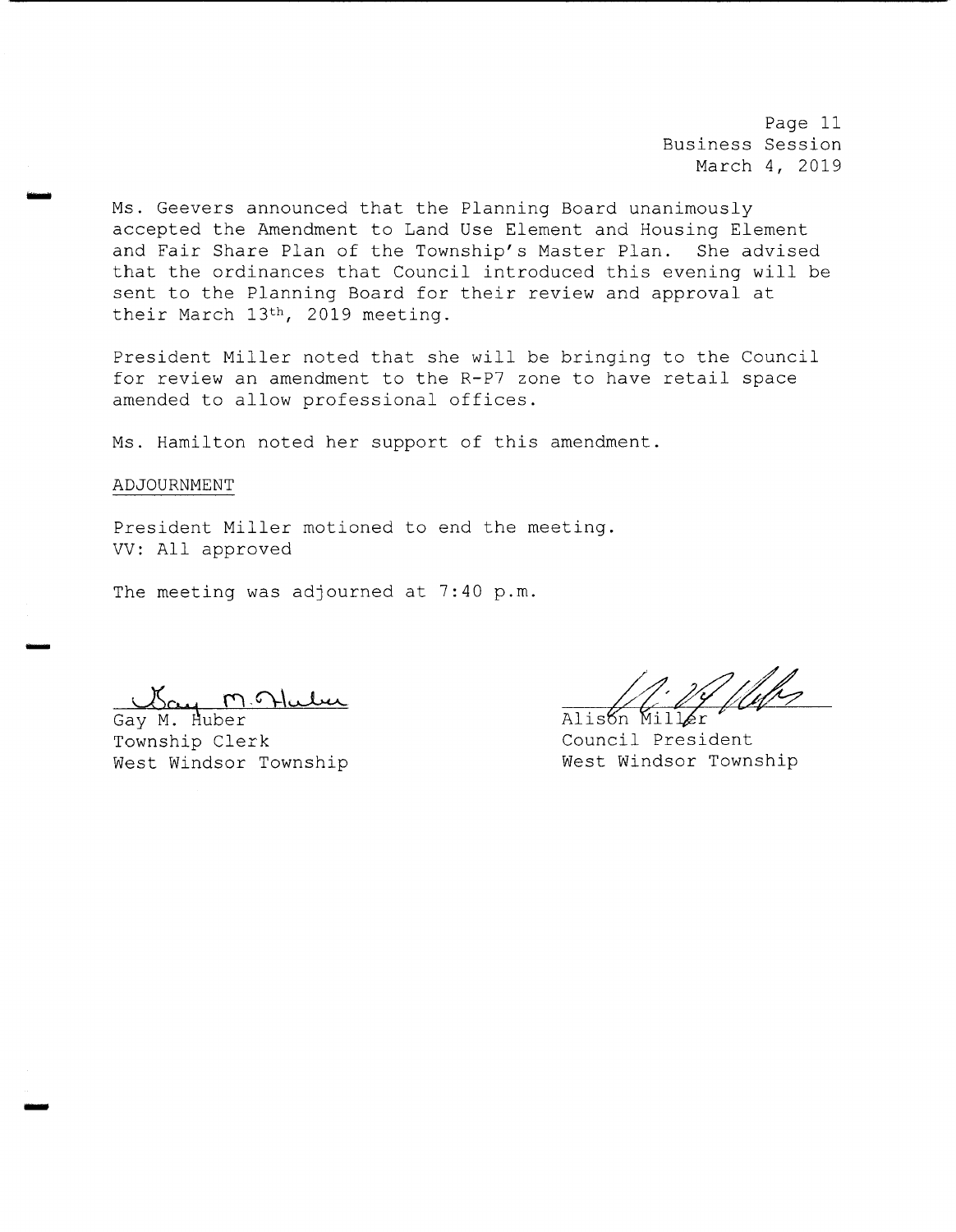yard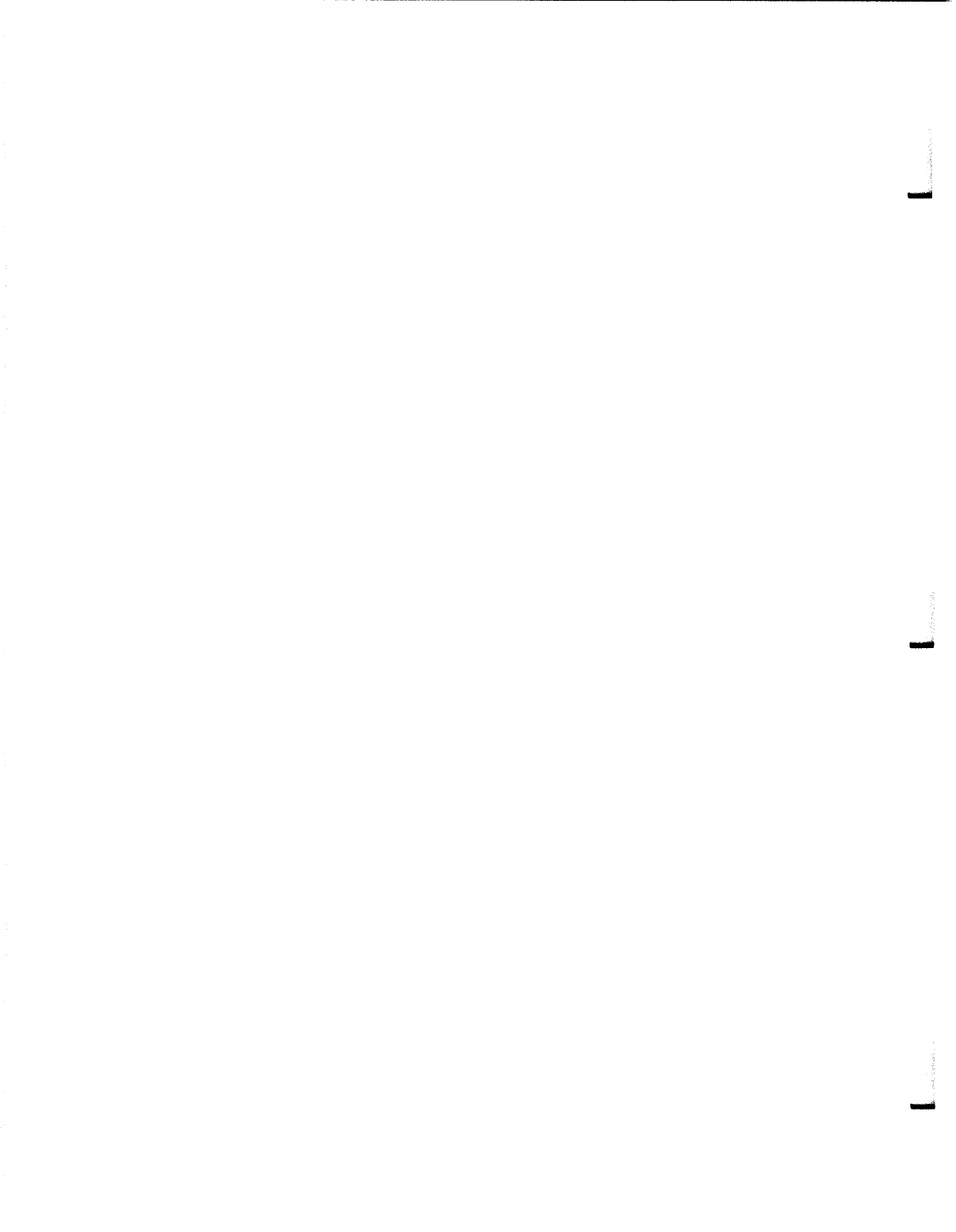# List of Bills - (100001) CASH - PNC - CURRENT DISBURSEMENTS

CURRENT FUND

Meeting Date: 03/04/2019 For bills from 02/19/2019 to 03/03/2019

|  | ${\bf Check}\# \hspace{2.5cm} {\bf Vendor}$       | Description                                                                              |                                                                                         |                  | Account PO Payment Check Total |                               |
|--|---------------------------------------------------|------------------------------------------------------------------------------------------|-----------------------------------------------------------------------------------------|------------------|--------------------------------|-------------------------------|
|  | 70298 1689 - <b>A T &amp; T</b>                   | 10556270 UTILITY EXPENSES - TELEPHONE                                                    | PO 52191 2019 BLANKET - A/C#030 331 1957 000                                            | 53.88            | 53.88                          | 53.88                         |
|  |                                                   | 10556270 UTILITY EXPENSES - TELEPHONE                                                    | 70299 177 - A T & T CH 609 897 9260 00                                                  | 65.52            | 65.52                          | 65.52                         |
|  | 70300 4079 - A&D AUTOMOTIVE<br>10521278           | BOARD OF HEALTH - VEHICLE REPAIR                                                         | PO 51979 REPAIR & FULL INSPECTION - 2014 JEE                                            | 95.00            | 95.00                          | 95.00                         |
|  |                                                   | 10530273 ENGINEERING - TRAVEL EXPENSE                                                    | 70301 5822 - ABDUL KOOMSON 6 69 2030 2019 BLANKET - MILEAGE REIMBURSEMEN                | 225.00           | 225.00                         | 225.00                        |
|  |                                                   | 10540354 PUBLIC WORKS - TECH/SPECIAL SUPP.<br>10542354 SEWER SYSTEM - TECH/SPECIAL SUPP. | 70302 4033 - ACE OUTDOOR POWER 2 POS2127 2019 BLANKET - MISC EQUIPMENT & REP            | 158.64<br>133.34 | 291.98<br>291.98               |                               |
|  | 70303 5583 - ADRIAN KRAWCEWICZ<br>10540226        | PUBLIC WORKS - LICENSE/CERTIFICATION                                                     | PO 52422 REIMBURSEMENT FOR CDL LICENSE                                                  | 22.88            | 22.88                          | 22,88<br>and the state of the |
|  | 70304 41 - AL'S SUNOCO<br>101001 ACCOUNTS PAYABLE |                                                                                          | 2006 JEEP PATRIOT SPORT - VEHICLE M                                                     | 66.20            | 66.20                          | 66.20                         |
|  |                                                   | 70305 41 - AL'S SUNOCO<br>10552299A (2018) OTHER INSURANCE - LIABILITY                   | PO 50689 2008 FORD ESCAPE (HEALTH DEPT) PLAT                                            | 675.00           |                                | 675.00 (1)<br>675.00          |
|  | 70306 41 - AL'S SUNOCO                            | 10538278A (2018) CONST OFFL - VEHICLE REPAIR                                             | PO 51193 2006 JEEP LIBERTY SPORT, LIC# MG736                                            | 45.00            | 45.00                          | 45.00                         |
|  |                                                   | 10538278A (2018) CONST OFFL - VEHICLE REPAIR                                             | 70307 41 - AL'S SUNOCO <b>120 120 1316</b> PO 51376 PLUG TIRE ON 2015 JEEP PATRIOT SPOR | 20,00            | 20.00                          | 20.00                         |
|  |                                                   | 70308 41 - AL'S SUNOCO<br>10518278 POLICE - VEHICLE REPAIR                               | PO 52119 2019 BLANKET - VEHICLE MAINTENANCE                                             |                  | 1,403.81<br>1,403.81 1.403.81  |                               |
|  | 70309 2829 - ALISON MILLER                        | 10503209 COUNCIL - CONF. & SEMINARS                                                      | PO 52216 REIMBURSEMENT FOR TRANSPORTATION TO                                            | 8.80             | 8.80                           | 8.80                          |
|  | 70310 2829 - ALISON MILLER                        | 10503209 COUNCIL - CONF. & SEMINARS                                                      | PO 52321 REIMBURSEMENT FOR REGISTRATION TO 2                                            | 250.00           | 250.00                         | 250.00                        |
|  | 70311 174 - ANJEC                                 | 10537214 ENVIRONMENTAL COMM - DUES                                                       | PO 52311 2019 MEMBERSHIP DUES FOR ANJEC $-7$                                            | 350.00           | 350.00                         | 350.00                        |
|  | 70312 5168 - ARCHIVE SOCIAL<br>10501210           | CLERK - CONSULTANT FEES                                                                  | PO 52152 ARCHIVE SOCIAL SERVICE ECONOMY FOR                                             | 2,388.00         | 2,388.00                       | 2,388.00                      |
|  |                                                   | 10504233 ADM - OFFICE FURN/EQUIP MAINT                                                   | 70313 2606 - ATLANTIC TOMORROWS OFFICE PO 52075 MAINTENANCE CONTRACTS - #52379, 532     | 1,821.00         | 1,821.00                       | 1,821.00                      |
|  | 70314 1135 - AZTEC GRAPHIC<br>10553357            | BLDG & GROUNDS - UNIFORMS                                                                | PO 52221 T-SHIRTS FOR CUSTODIAL STAFF - PER                                             | 249.00           | 249.00                         | 249.00                        |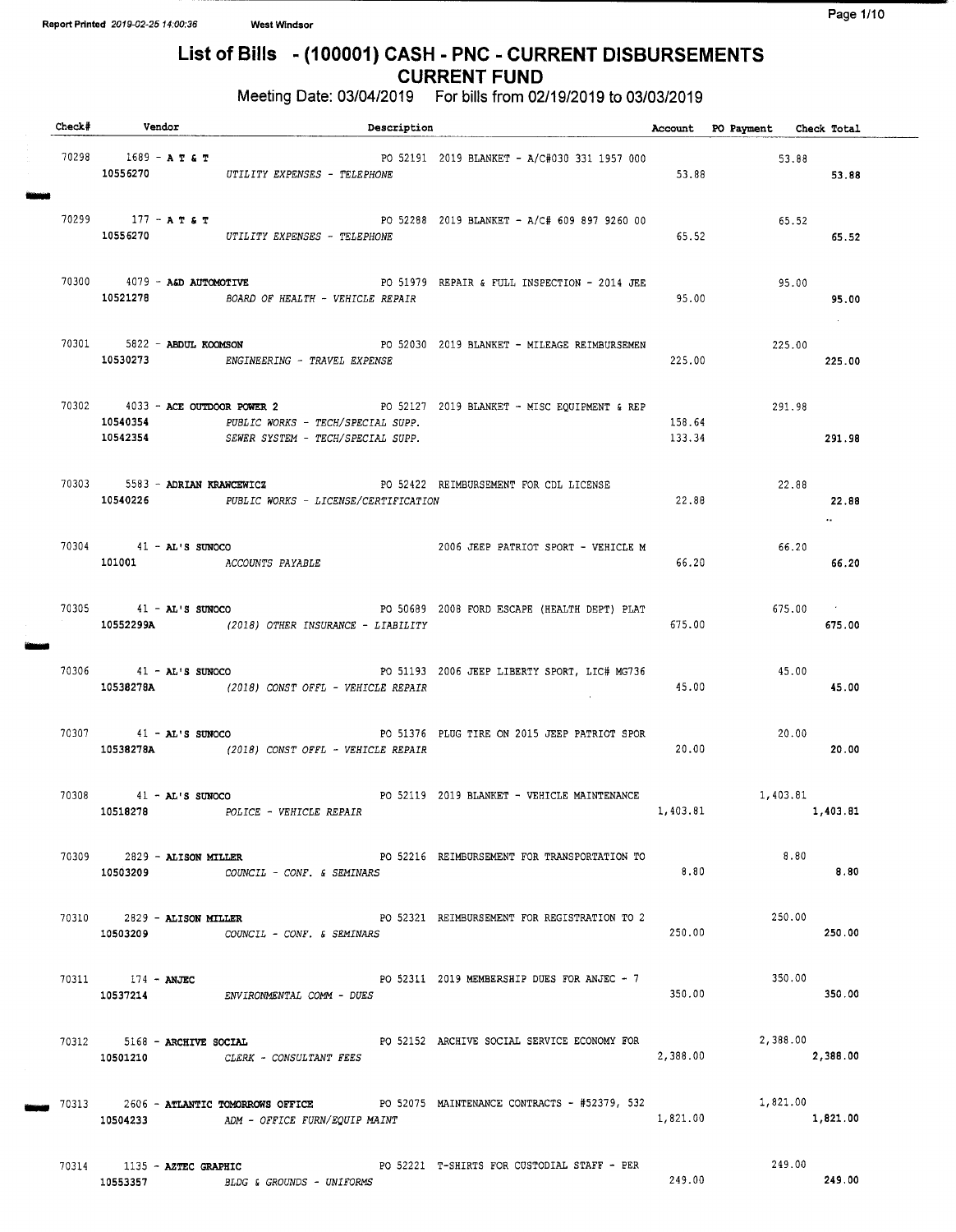# List of Bills - (100001) CASH - PNC - CURRENT DISBURSEMENTS CURRENT FUND

Meeting Date: 03/04/2019 For bills from 02/19/2019 to 03/03/2019

| Check# | Vendor                                   | Description                                                                                                                                                                                                          |                  | Account PO Payment Check Total |                  |  |
|--------|------------------------------------------|----------------------------------------------------------------------------------------------------------------------------------------------------------------------------------------------------------------------|------------------|--------------------------------|------------------|--|
|        |                                          |                                                                                                                                                                                                                      |                  |                                |                  |  |
|        |                                          | 10315 4230 - <b>BALLY'S ATLANTIC CITY PO 52294 RESERVATIONS - MARCH 27, 2019 CONFI</b> 270.84 270.84<br>270.84 PUBLIC WORKS - LICENSE/CERTIFICATION<br>10540226 PUBLIC WORKS - LICENSE/CERTIFICATION                 |                  |                                |                  |  |
|        |                                          | 70316 819 - BUCKS COUNTY INTERNATIONAL INC. PO 52160 2019 BLANKET-AUTOMOTIVE PARTS FOR H<br>10540278 PUBLIC WORKS - VEHICLE REPAIR<br>10544278 FACILITIES - VEHICLE REPAIR<br>10542278 SEWER SYSTEM - VEHICLE REPAIR | 432.38<br>215.84 | 1,013.55<br>365.33 1,013.55    |                  |  |
|        |                                          | 70317 5846 ~ CENTRAL JERSEY REGISTRARS' ASSOC. PO 52421 2019 CENTRAL JERSEY REGISTRAR MEMBE<br>10521214 BOARD OF HEALTH - DUES                                                                                       | 60.00            | 60.00                          | 60.00            |  |
|        |                                          | 70318 1328 - CHERRY HILL WINNER FORD PO 51993 WEATHER TECH FRONT & REAR FLOOR LIN<br>10540266 PUBLIC WORKS - TECH/SPEC EQUIP MAINT                                                                                   |                  | 675.00<br>675.00 675.00        |                  |  |
|        | 101001 ACCOUNTS PAYABLE                  | 70319 534 - COLONNADE POINTE CONDO ASSOC. PO 52256 AS PER RESOLUTION 2019-R041 2017 KE 27,249.71                                                                                                                     |                  | 27, 249. 71 27, 249. 71        |                  |  |
|        |                                          | 70320 5113 - CONSTELLATION NEWENERGY, INC. PO 52438 2019 BLANKET - ELECTRIC/GAS<br>10556215 0TILITY EXPENSES - ELECTRIC/NATURAL GAS<br>10556215 UTILITY EXPENSES - ELECTRIC/NATURAL GAS                              |                  | $405.20$ $405.20$              |                  |  |
|        |                                          | 70321 5492 - CORPORATE TRANSLATION SERVICES, INC PO 52282 2019 BLANKET - OVER THE PHONE INTER<br>10650210 COURT - CONSULTANT FEES                                                                                    | 18.10            | 18.10<br>18.10                 |                  |  |
|        | $70322$ 560 - COUNTY OF MERCER<br>101400 | 2018 ADDED & OMITTED COUNTY TAXES<br>$O$ MITTED TAXES 322,285.20<br>DUE COUNTY FOR ADDED & OMITTED TAXES                                                                                                             |                  | 322,285.20<br>322,285.20       |                  |  |
|        |                                          | 70323 1483 - DAN DOBROMILSKY PO 52029 2019 BLANKET - MILEAGE REIMBURSEMEN<br>10530273 ENGINEERING - TRAVEL EXPENSE                                                                                                   | 450.00           | $450.00$ $450.00$              |                  |  |
|        | 10518357 POLICE - UNIFORMS               | 70324 1941 - DANNY MOHR PO 52384 2019 SHOE ALLOWANCE - AMAZON.COM 2/                                                                                                                                                 |                  | 119.95 119.95                  |                  |  |
|        |                                          | 70325 5819 - DASTI, MURPHY & MCGUCKIN, P.C. PO 52335 SUBSTITUTE MUNICIPAL PROSECUTOR SES<br>10547210 MUNICIPAL PROSECUTOR - CONSULTANT FEES                                                                          | 283.00           | 283.00                         | 283.00           |  |
|        |                                          | 70326 422 - DISTEFANO PLUMBING INC. PO 51964 1/10/19 - SERVICE CALL FOR LOWER LE<br>10553204 BLDG & GROUNDS - BLDG REPAIR & MAINT                                                                                    | 375.75           |                                | 375.75<br>375.75 |  |
|        | 10553204                                 | 70327 422 - DISTEFANO PLUMBING INC. PO 52305 SERVICE CALL - 2/1/19 DISPATCH BATH<br>BLDG & GROUNDS - BLDG REPAIR & MAINT                                                                                             | 95.00            | 95.00                          | 95.00            |  |
|        |                                          | 70328 58 - DOMENICK CARDARELLI PO 52244 2019 BLANKET - CJCOA LUNCH MEETING<br>10538272 CONST OFFL - TRAINING/EDUCATIONAL                                                                                             | 15.00            | 15.00                          | 15.00            |  |
|        |                                          | 70329 58 - DOMENICK CARDARELLI PO 52266 REIMBURSEMENT FOR SDL TRAINING LUNC<br>10538272 CONST OFFL - TRAINING/EDUCATIONAL                                                                                            | 19.56            | 19.56                          | 19,56            |  |
|        | 70330 1820 - DONNA FUCETOLA              | PO 52313 REIMBURSEMENT FOR NEW DVD PLAYER FO<br>10524354 SENIOR CITIZEN - TECH/SPECIAL SUPP.                                                                                                                         | 207.90           | 207.90                         | 207.90           |  |

and the contract of the second company of the

 $\alpha = 1, 1, 2, \cdots = 1, 1, \cdots$ 

 $\sigma$   $\sim$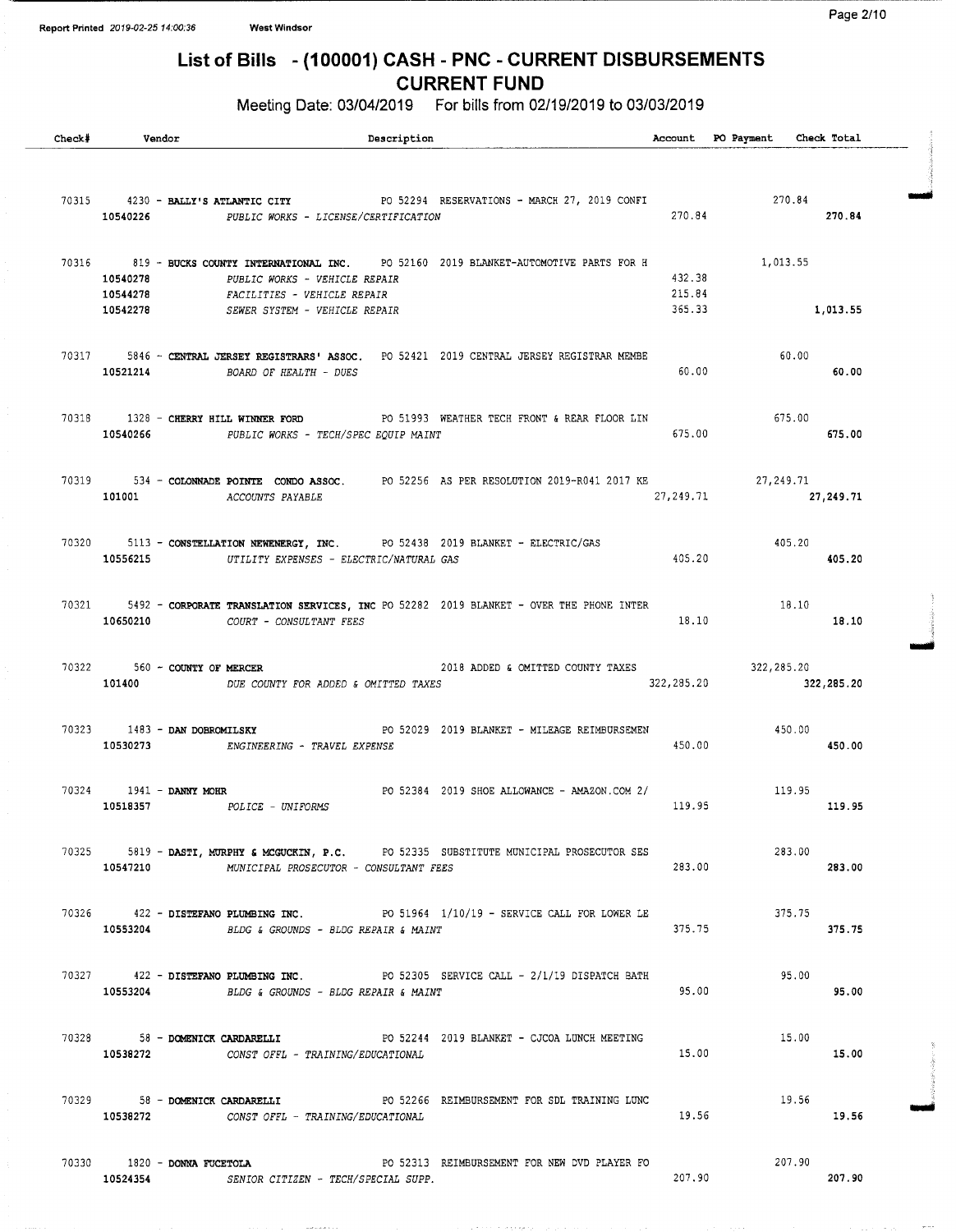and and an interesting and a

 $\sim 100$  km s  $^{-1}$ 

# List of Bills - (100001) CASH - PNC - CURRENT DISBURSEMENTS CURRENT FUND

Meeting Date: 03/04/2019 For bills from 02/19/2019 to 03/03/2019

| Check# | Vendor                                                   | Description                                    |                                                                                                |          | Account PO Payment Check Total |          |
|--------|----------------------------------------------------------|------------------------------------------------|------------------------------------------------------------------------------------------------|----------|--------------------------------|----------|
|        |                                                          |                                                |                                                                                                |          |                                |          |
|        | <b>ENGINE 70331 3348 - EAST WINDSOR TOWNSHIP</b>         | 10620210 ANIMAL CONTROL (ILSA) - O.E.          | PO 51932 2019 BLANKET - PER RESOLUTION # 201 997.00                                            | 997.00   | 997.00                         |          |
|        | 70332 $421 -$ EDDIES TOWING LLC                          | 10540278 PUBLIC WORKS - VEHICLE REPAIR         | PO 52159 2019 BLANKET - DIESEL EMISSION INSP                                                   | 1,390.00 | 1,390.00<br>1,390.00           |          |
|        |                                                          | 10540278A (2018) PUBLIC WORKS - VEHICLE REPAIR | 70333 5039 - ENCORE PETROLEUM, LLC PO 50175 2018 BLANKET - WINDSHIELD WASHER FL                | 271.95   | 271.95<br>271.95               |          |
|        | 70334 5838 - ERIC MUNI<br>10538272                       | CONST OFFL - TRAINING/EDUCATIONAL              | PO 52245 2019 BLANKET - CJCOA LUNCH MEETING                                                    | 15.00    | 15.00                          | 15.00    |
|        |                                                          | 10542354 SEWER SYSTEM - TECH/SPECIAL SUPP.     | 70335 2730 - EVOQUA WATER TECHNOLOGIES LLC PO 52100 2019 BLANKET - BIOXIDE FOR SOUTH PO        | 6,630.85 | 6,630.85                       | 6,630.85 |
|        |                                                          | 10518272 POLICE - TRAINING/EDUCATIONAL         | 70336 5041 - FBINAA-NJ CHAPTER THE RESERVED OF S2228 REGISTRATION- LT DANNY MOHR FOR 1ST 65.00 | 65.00    | 65.00                          |          |
|        | 70337 2774 - FRANCIS GUZIK<br>10530273                   | ENGINEERING - TRAVEL EXPENSE                   | PO 52028 2019 BLANKET - MILEAGE REIMBURSEMEN                                                   |          | $225.00$<br>225.00 225.00      |          |
|        |                                                          | 101105 APPROPRIATION RESERVE- GRANT FUNDS      | 70338 1207 - FRIENDS OF WEST WINDSOR PO 52219 2018 FOWWOS CLEAN STREETS                        | 3,105.00 | 3,105.00<br>3,105.00           |          |
|        |                                                          | 10518599A (2018) POLICE - CLASS III OFFICERS   | 70339 5808 - GALLS PARENT HOLDINGS, LLC PO 51848 BULLET PROOK VEST BY SURVIVAL ARMOR           |          | 2,604.00<br>2,604.00 2,604.00  |          |
|        | 10540352                                                 | PUBLIC WORKS - SIGNS                           | 70340 1924 - GARDEN STATE HIGHWAY PRODUCTS INC. PO 52102 2019 BLANKET - STREET SIGN NAMES      | 29.10    | 29.10                          | 29.10    |
|        | 10540352                                                 | <i>PUBLIC WORKS - SIGNS</i>                    | 70341 1924 - GARDEN STATE HIGHWAY PRODUCTS INC. PO 52185 MANUAL POST DRIVER - SALE QUOTE #SQ   | 255.00   | 255.00                         | 255.00   |
|        | 10518272                                                 | POLICE - TRAINING/EDUCATIONAL                  | 70342 1740 - GLOUCESTER COUNTY POLICE ACADEMY PO 52229 REGISTRATION - FRANK LATORRE, "HEAV     | 20.00    | 20.00                          | 20.00    |
|        | 10506214                                                 | FIN ADM - DUES                                 | 70343 121 - GOVERNMENT FIN. OFFICERS ASSOC PO 52155 2019 GFOA MEMBERSHIP RENEWAL 3/1/19        | 225.00   | 225.00                         | 225.00   |
|        | 70344 68 - GREATER MERCER TMA<br>$10504214$ $ADM - DUES$ |                                                | PO 52326 2019 ANNUAL MEMBERSHIP DUES - MAYOR                                                   | 500.00   | 500.00                         | 500.00   |
|        | 10540266                                                 | PUBLIC WORKS - TECH/SPEC EQUIP MAINT           | 70345 4692 - GROFF TRACTOR AND EQUIPMENT, INC. PO 52178 2019 BLANKET - PARTS & SUPPLIES FOR    | 387.90   | 387.90                         | 387.90   |
|        | 70346 4851 - HAMILTON CAR WASH                           | 10540278 PUBLIC WORKS - VEHICLE REPAIR         | PO 52179 2019 BLANKET - TRUCK WASH FOR PICK                                                    | 28.00    | 28.00                          | 28.00    |

 $\sim 10^6$ 

a sa zwede

 $\alpha$  , and  $\alpha$  $\epsilon_{\rm d}$ 

.<br>Statistica de la materia

**Export britished?**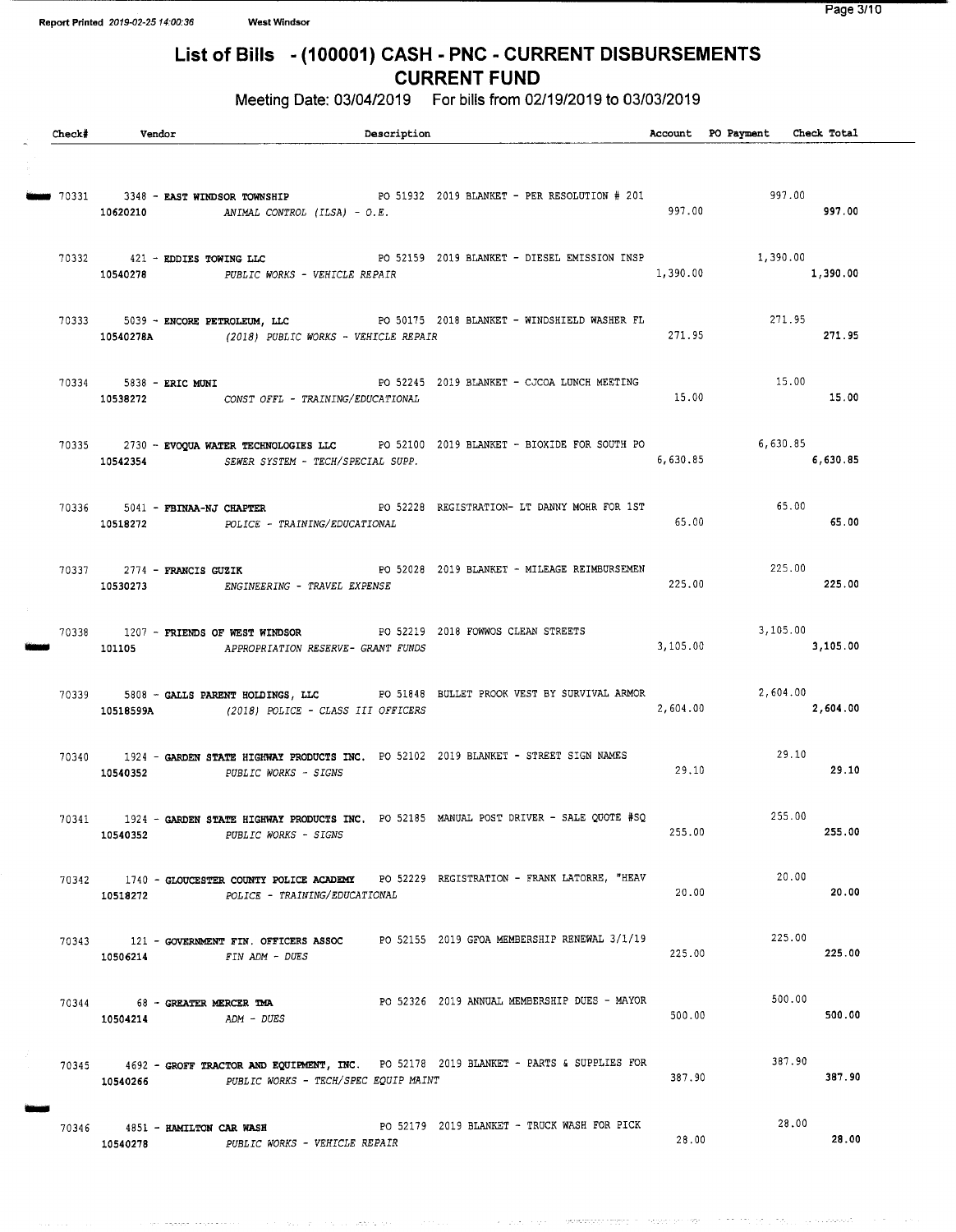Page 4/10

فتردح والواحدة والمتراوية والمرودات

# List of Bills - (100001) CASH - PNC - CURRENT DISBURSEMENTS CURRENT FUND

Meeting Date: 03/04/2019 For bills from 02/19/2019 to 03/03/2019

|       | Check# Vendor |                                                                                              | Description |                                                                                           |          | Account PO Payment Check Total         |                                    |
|-------|---------------|----------------------------------------------------------------------------------------------|-------------|-------------------------------------------------------------------------------------------|----------|----------------------------------------|------------------------------------|
|       |               | 10510241A (2018) COLLECTION - PRINTING<br>10510252A (2018) COLLECTION - SEWER BILLING CHARGE |             | 70347 232 - HERMITAGE PRESS INC. 2008 PO 51834 PAYMENT RECEIPT BOOKS & PAYMENT TAX        | 404.03   | 510.00<br>105.97 510.00                |                                    |
|       |               | 10540278 PUBLIC WORKS - VEHICLE REPAIR                                                       |             | 70348 4185 - HUNTER JERSEY PETERBILT PO 52309 PARTS FOR TRUCK #7                          | 332.81   |                                        | 332.81<br>332.81                   |
|       |               | 10540278 PUBLIC WORKS - VEHICLE REPAIR                                                       |             | 70349 2975 - INTERSTATE BATTERIES 60 2018 DO 52180 2019 BLANKET - AUTOMOTIVE BATTERIES    | 680.70   | 680.70                                 | 680.70                             |
|       |               | 10542266 SEWER SYSTEM - TECH/SPEC EQUIP MAINT                                                |             |                                                                                           | 11.20    | 11.20                                  | 11.20                              |
|       |               | 10504210 ADM - CONSULTANT FEES                                                               |             | 70351 5639 - JAMES W. MASTRIANI, ARBITRATOR PO 52274 TWP OF WEST WINDSOR & COMMUNICATION  | 2,719.00 | 2,719.00<br>2,719.00                   |                                    |
|       |               | 70352 204 - JEM CLEANERS<br>10518276 POLICE - UNIFORM CLEANING & RENTAL                      |             | PO 52077 2019 BLANKET - UNIFORM CLEANING                                                  | 1,144.25 | $1,144.25$<br>$1,144.25$<br>$1,144.25$ |                                    |
|       |               | 10556277 UTILITY EXPENSES - STREET LIGHTING                                                  |             | 70353 731 - JERSEY CENTRAL POWER & LIGHT PO 52022 2019 BLANKET - ELECTRIC/GAS & STREE     | 3,768.45 | 3,768.45<br>3,768.45                   |                                    |
|       |               | 10542354 SEWER SYSTEM - TECH/SPECIAL SUPP.                                                   |             | 70354 5481 - JN SUPPLIES LLC <b>DESAURE PO 52169 2019 BLANKET - SUPPLIES FOR SEWER D</b>  | 573.00   |                                        | 573.00<br>573.00<br><b>College</b> |
|       |               | 10540266 PUBLIC WORKS - TECH/SPEC EQUIP MAINT                                                |             | 70355 3331 - JOE'S LETTERING & SIGNS PO 52006 DECAL FOR BRINE TRUCK                       | 65.00    | 65.00                                  | 65.00                              |
|       |               | 10538272 CONST OFFL - TRAINING/EDUCATIONAL                                                   |             | 70356 3838 - JOHN WHITE JR. 2019 BLANKET - CJCOA LUNCH MEETING                            | 30.00    | 30.00                                  | 30.00                              |
|       |               | 70357 3838 - JOHN WHITE JR.<br>10538272 CONST OFFL - TRAINING/EDUCATIONAL                    |             | PO 52263 REIMBURSEMENT FOR SDL TRAINING LUNC                                              | 25.96    | 25.96                                  | 25.96                              |
|       |               | $70358$ 1266 - JOSEPH GRIBBINS<br>10556270A (2018) UTILITY EXPENSES - TELEPHONE              |             | PO 50077 2018 BLANKET - QUARTERLY REIMBURSEM                                              | 90.00    | 90.00                                  | 90.00                              |
|       |               | 10536250 ZONING BOARD - RECORDING SECRETARY                                                  |             | 70359 2146 - KERRY PHILIP COMPARED 2019 BLANKET - ZONING BOARD SECRETA                    | 150.00   | 150.00                                 | 150.00                             |
|       |               | 10542357A (2018) SEWER SYSTEM - UNIFORMS                                                     |             | 70360 5796 - KEYPORT ARMY & NAVY 6 1899 COLD WEATHER GEAR FOR DPW - PER EST               | 787.34   | 787.34                                 | 787.34                             |
|       |               | 70361 1595 - LEE BRODOWSKI<br>10518357 POLICE - UNIFORMS                                     |             | PO 52226 2019 BOOT ALLOWANCE - SAMZIE'S 1/16                                              | 130.00   | 130.00                                 | 130.00                             |
|       |               | 10544357 FACILITIES - UNIFORMS                                                               |             | 70362 5466 - LEHIGH VALLEY SAFETY SUPPLY CO. PO 52174 2019 BLANKET - UNIFORM BOOTS PURCHA | 149.95   | 149.95                                 | 149.95                             |
| 70363 |               | 2237 - LILLIAN ASTARITA                                                                      |             | TAX OVERPMT - BL 35, LOT 105.65 78                                                        |          |                                        | 2,045.77                           |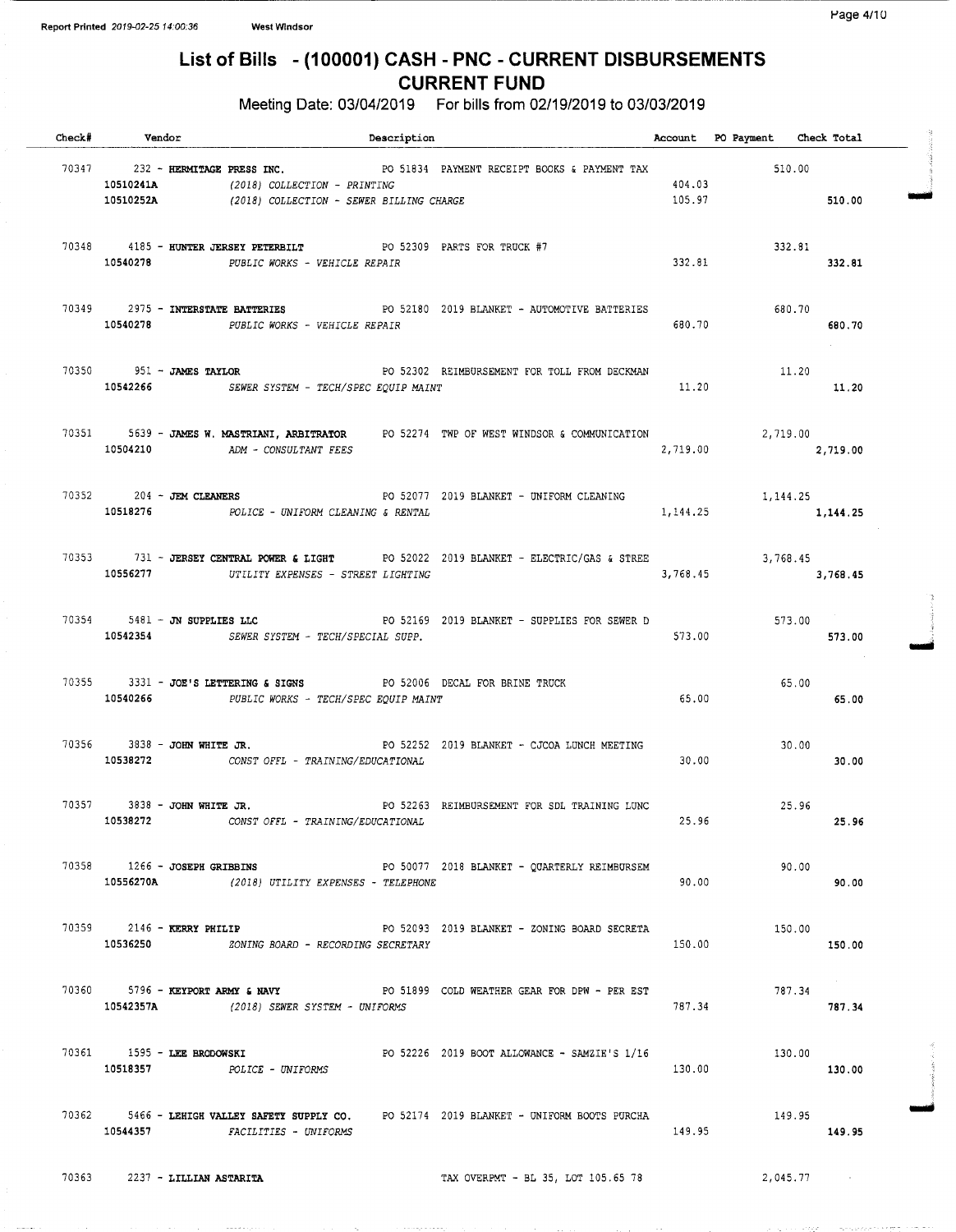### Page 5/10

# List of Bills - (100001) CASH - PNC - CURRENT DISBURSEMENTS CURRENT FUND

Meeting Date: 03/04/2019 For bills from 02/19/2019 to 03/03/2019

| Check# | Vendor            |                             |                                                                                                                             | Description |                                                                                                     |                            | Account PO Payment Check Total |           |
|--------|-------------------|-----------------------------|-----------------------------------------------------------------------------------------------------------------------------|-------------|-----------------------------------------------------------------------------------------------------|----------------------------|--------------------------------|-----------|
|        |                   |                             | 101120 TAX OVERPAYMENTS                                                                                                     |             |                                                                                                     |                            | 2,045.77                       | 2,045.77  |
|        | 10538272          | 70364 1264 - LONNIE BALDINO | CONST OFFL - TRAINING/EDUCATIONAL                                                                                           |             | PO 52250 2019 BLANKET - CJCOA LUNCH MEETING                                                         | 30.00                      | 30.00                          | 30.00     |
|        |                   |                             | 10538272 CONST OFFL - TRAINING/EDUCATIONAL                                                                                  |             | 70365 1264 - LONNIE BALDINO 60 2264 REIMBURSEMENT FOR SDL TRAINING LUNC                             | 30.33                      | 30.33                          | 30.33     |
|        |                   | 70366 2343 - LOUIS ROBOTTI  | 10541231 SNOW REMOVAL - MEALS                                                                                               |             | PO 52378 REIMBURSEMENT FOR SNOW STORM 2/11/1                                                        | 6.00                       | 6.00                           | 6.00      |
|        | 70367 911 - LOWES |                             | 10540354 PUBLIC WORKS - TECH/SPECIAL SUPP.<br>10544354 FACILITIES - TECH/SPECIAL SUPP.                                      |             | PO 52129 2019 BLANKET - MISC TOOLS, SUPPLIES                                                        | 207.81<br>365.28           | 573.09                         | 573.09    |
|        |                   |                             | 10518208 POLICE - COMMUNICATION EQUIP MAINT                                                                                 |             | 70368 1146 - M & W COMMUNICATIONS PO 52187 2019 BLANKET - COMMUNICATIONS EQUIP                      | 466.50                     | 466.50                         | 466.50    |
|        |                   |                             | 10542266 SEWER SYSTEM - TECH/SPEC EQUIP MAINT                                                                               |             | 70369 1146 - M & W COMMUNICATIONS PO 52217 REPAIRS TO TRUCK #50                                     | 157.50                     | 157.50                         | 157.50    |
|        |                   |                             | 10518214A (2018) POLICE - DUES                                                                                              |             | 70370 617 - MAGLOCLEN, INC. THE PO 52273 MAGLOCLEN MEMBERSHIP USER FEE 07/01                        | 400.00                     | 400.00                         | 400.00    |
|        |                   |                             | 10546210 LEGAL - LABOR COUNSEL                                                                                              |             | 70371 5831 - MARK S. RUDERMAN, ESQ. 88 2107 2019 BLANKET - PER RESOLUTION # 201                     | 12,510.00                  |                                | 12,510.00 |
|        |                   |                             | 10536228 ZONING BOARD - LITIGATION                                                                                          |             | 70372 657 - MASON GRIFFIN & PIERSON PO 52091 2019 BLANKET - LITIGATION SERVICES                     | 226.50                     | 226.50                         | 226.50    |
|        | 10540354          |                             | PUBLIC WORKS - TECH/SPECIAL SUPP.<br>10542354 SEWER SYSTEM - TECH/SPECIAL SUPP.<br>10544354 FACILITIES - TECH/SPECIAL SUPP. |             | 70373 257 - MC MASTER CARR SUPPLY CO. 88 PO 52101 2019 BLANKET - PURCHASE HARDWARE &                | 306.35<br>319.47<br>291.72 | 917.54                         | 917.54    |
|        | 10558220          |                             | REFUSE COLLECTION - RECYCLING                                                                                               |             | 70374 460 - MERCER CO. IMPROVEMENT AUTHORITY PO 51933 2019 BLANKET - AS PER RESOLUTION 20 27,302.83 | 27,302.83                  |                                | 27,302.83 |
|        |                   |                             | 10558222 REFUSE COLLECTION - LANDFILL CHARGES<br>10658222 REFUSE COLLECTION - LANDFILL CHARGES                              |             | 70375 460 - MERCER CO. IMPROVEMENT AUTHORITY PO 52116 2019 BLANKET - LANDFILL CHARGES               | 60,291.29<br>1,572.81      | 61,864.10                      | 61,864.10 |
|        |                   |                             | 10509214 ASSESSMENT - DUES                                                                                                  |             | 70376 5193 - MERCER COUNTY ASSESSOR'S ASSOC. PO 52297 2019 MEMBERSHIP DUES - MERCER CNTY            | 300.00                     | 300.00                         | 300.00    |
|        |                   | 70377 1597 - MIKE GULOTTA   | 10542226 SEWER SYSTEM - LICENSE/CERTIFICATIONS                                                                              |             | PO 52428 REIMBURSEMENT FOR C-1 SEWER LICENSE                                                        | 70.00                      | 70.00                          | 70.00     |
|        | 10508212          |                             | DATA PROCESSING - O.E.                                                                                                      |             | 70378 155 - MUNICIPAL SOFTWARE INC. PO 51971 2019 SERVER, HARDWARE, LABOR INS, A                    | 7,108.00                   | 7,108.00                       | 7,108.00  |

وأوجعهم والمستحيل والمستحدث والمتعاطي والمرادات

.<br>Santa terrente e con estas estas elementos de meteorologia

an alaway

المنطق الطاطف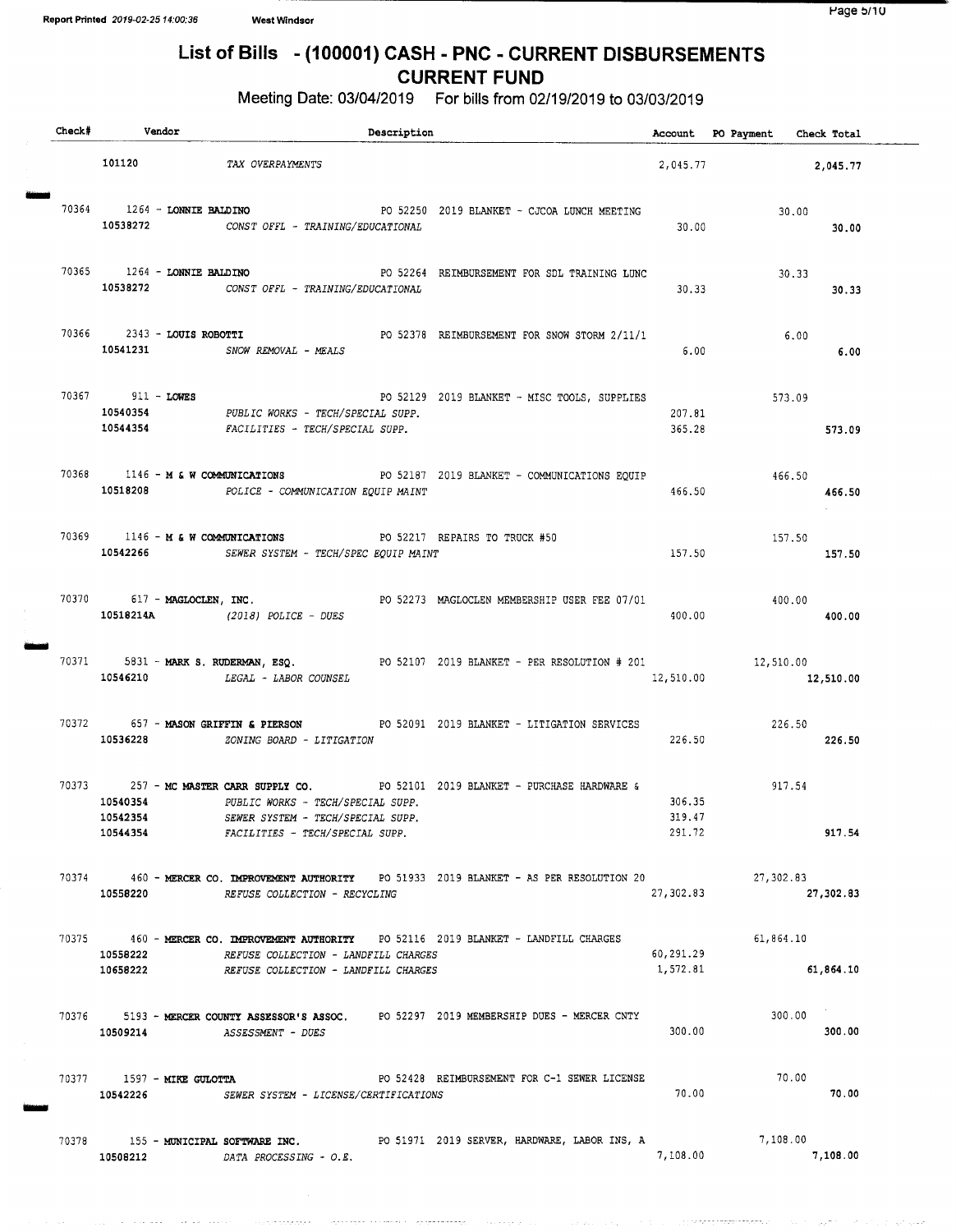# List of Bills - ( 100001) CASH - PNC - CURRENT DISBURSEMENTS CURRENT FUND

Meeting Date: 03/04/2019 For bills from 02/19/2019 to 03/03/2019

| Check# | Vendor                                          |                                                                       | Description |                                                                                               |                  | Account PO Payment Check Total |          |  |
|--------|-------------------------------------------------|-----------------------------------------------------------------------|-------------|-----------------------------------------------------------------------------------------------|------------------|--------------------------------|----------|--|
|        |                                                 | 10504268 ADM - TECH/COMPUTER SRVCS                                    |             | 70379 2552 - MUNIDEX INC. THE RELEASE POST OF SOFTWARE MAINTENANCE VITAL STATISTI             | 614.00           | 614.00                         | 614.00   |  |
|        | $70380$ $103 - NATW$<br>10518214 POLICE - DUES  |                                                                       |             | PO 52227 2019 NATW MEMBERSHIP DUES - MEMBERS                                                  | 35.00            | 35.00                          | 35.00    |  |
|        | 10534214                                        | PLANNING BOARD - DUES                                                 |             | 70381 4057 - NEW JERSEY PLANNING OFFICIALS PO 52218 CLASS A DUES, 1/1/19-12/31/19, DUAL       | 370.00           | 370.00                         | 370.00   |  |
|        | 70382 2712 - NJASRO                             | 10618599 POLICE - WWPRSD - CLASS III OFFICERS                         |             | PO 52293 REGISTRATION FOR SAFE SCHOOLS RESOU                                                  | 1,185.00         | 1,185.00                       | 1,185.00 |  |
|        | 10518214 POLICE - DUES                          |                                                                       |             | 70383 91 - NJ POLICE TRAFFIC OFFICERS ASSOC. PO 52233 2019 ANNUAL MEMBERSHIP DUES FOR WES     | 50.00            | 50.00                          | 50.00    |  |
|        | 10518214 POLICE - DUES                          |                                                                       |             | 70384 1159 - NJ PUBLIC SAFETY 60 PO 52001 2019 MEMBERSHIP DUES - WEST WINDSOR                 | 300.00           | 300.00                         | 300.00   |  |
|        |                                                 | $10530214$ ENGINEERING - DUES                                         |             | 70385 771 - NJ SOCIETY OF MUNICIPAL ENGINEERS PO 52146 2019 ANNUAL MEMBERSHIP DUES - JOHN     | 110.00           | 110.00                         | 110.00   |  |
|        | 10518214 POLICE - DUES                          |                                                                       |             | 70386 4172 - NJ STATE ASSOC OF CHIEFS OF POLICE PO 52277 2019 MEMBERSHIP DUES/ACTIVE CHIEF R  | 275.00           | 275.00                         | 275.00   |  |
|        | 70387 228 - NJACCHO<br>10521209                 | 10521214 BOARD OF HEALTH - DUES<br>BOARD OF HEALTH - CONF. & SEMINARS |             | PO 52230 2019 MEMBERSHIP DUES & REGISTRATION                                                  | 250.00<br>100.00 | 350.00                         | 350.00   |  |
|        | 70388 1719 - NJLBHA                             | 10521214 BOARD OF HEALTH - DUES                                       |             | PO 52225 2019 ANNUAL NJLBHA MEMBERSHIP RENEW                                                  | 95.00            | 95.00                          | 95.00    |  |
| 70389  | 3085 - ONE CALL CONCEPTS<br>10542251            | SEWER SYSTEM - SERVICE/MAINT CONTRACTS                                |             | PO 52202 2019 BLANKET - ONE CALL SERVICES                                                     | 339.34           | 339.34                         | 339.34   |  |
|        | 10576599                                        | SOCIAL SECURITY SYSTEM                                                |             | 70390 3548 - P & A ADMINISTRATIVE SERVICES INC. PO 52388 ANNUAL FEE FOR FLEX SPENDING FROM 0  | 600.00           | 600.00                         | 600.00   |  |
|        |                                                 | 10536202A $(2018)$ ZONING BOARD - ADVERTISING - LEGA                  |             | 70391 286 - PACKET MEDIA LLC 2018 BLANKET - LEGAL NOTICES FOR 20                              | 54.90            | 54.90                          | 54.90    |  |
|        | 70392 1262 - PRINCETON SUPPLY CORP.<br>10553327 | BLDG & GROUNDS -JANITORIAL/BLDG SUPPLIES                              |             | PO 52034 2019 BLANKET - JANITORIAL SUPPLIES                                                   | 62.45            | 62.45                          | 62.45    |  |
|        |                                                 | 10540226 PUBLIC WORKS - LICENSE/CERTIFICATION                         |             | 70393 4656 - RUTGERS, THE STATE UNIVERSITY OF NJ PO 52295 PUBLIC WORKS 15TH ANNUAL CONTINUING | 1,437.00         | 1,437.00                       | 1,437.00 |  |
|        | 70394 5842 - PWANJ                              | 10540226 PUBLIC WORKS - LICENSE/CERTIFICATION                         |             | PO 52301 2019 MEMBERSHIP RENEWAL - PUBLIC WO                                                  | 105.00           | 105.00                         | 105.00   |  |

in rije voormen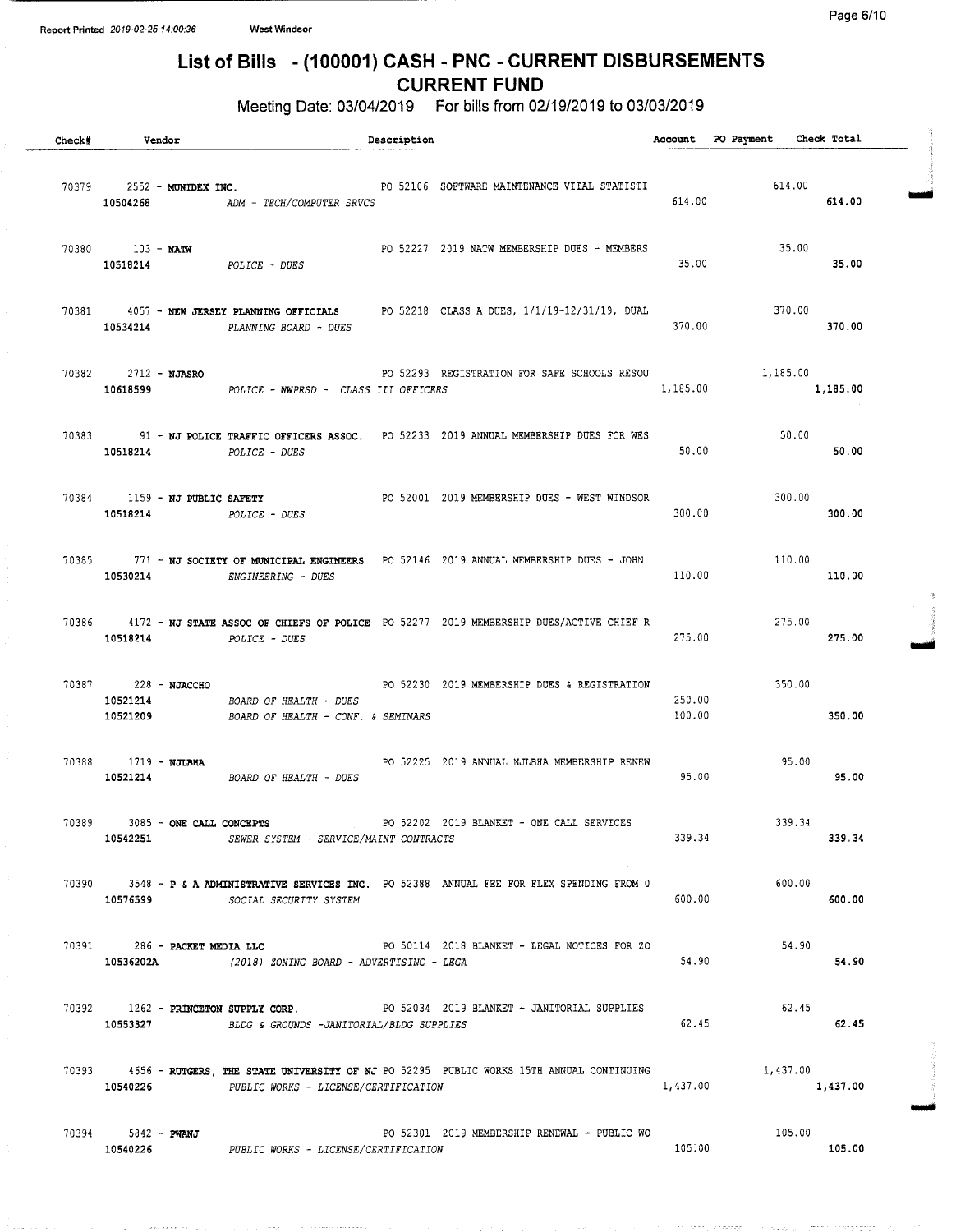# List of Bills - (100001) CASH - PNC - CURRENT DISBURSEMENTS CURRENT FUND

Meeting Date: 03/04/2019 For bills from 02/19/2019 to 03/03/2019

| <b>Check#</b> | Vendor                                            | Description                                                                                                                                         |                                                     |                      | Account PO Payment Check Total |          |
|---------------|---------------------------------------------------|-----------------------------------------------------------------------------------------------------------------------------------------------------|-----------------------------------------------------|----------------------|--------------------------------|----------|
|               |                                                   | 70395 2317 - RANDOLPH BANNERMAN PO 52249 2019 BLANKET - CJCOA LUNCH MEETING<br>10538272 CONST OFFL - TRAINING/EDUCATIONAL                           |                                                     | 30.00                | 30.00                          | 30.00    |
|               | 70396 2317 - RANDOLPH BANNERMAN<br>10538272       | CONST OFFL - TRAINING/EDUCATIONAL                                                                                                                   | PO 52271 REIMBURSEMENT FOR SDL TRAINING LUNC        | 27.79                | 27.79                          | 27.79    |
|               | 70397 2723 - RICHARD FINN                         | 10538272   CONST OFFL - TRAINING/EDUCATIONAL                                                                                                        | PO 52247 2019 BLANKET - CJCOA LUNCH MEETING         | 30.00                | 30.00                          | 30.00    |
|               |                                                   | 70398 2723 - RICHARD FINN <b>EXECUTE:</b> PO 52270 REIMBURSEMENT FOR SDL TRAINING LUNC<br>10538272 CONST OFFL - TRAINING/EDUCATIONAL                |                                                     |                      | 19.56<br>19.56 19.56           |          |
|               | 70399 2526 - RIGGINS INC.<br>10557307<br>10557315 | <i>GASOLINE - DIESEL FUEL</i><br>GASOLINE - UNLEADED                                                                                                | PO 52046 2019 BLANKET - DELIVERY OF DIESEL &        | 2,462.31<br>4,128.79 | 6,591.10<br>6,591.10           |          |
|               | 70400 4548 - ROBBIE BAILEY                        | 10538272 CONST OFFL - TRAINING/EDUCATIONAL                                                                                                          | PO 52253 2019 BLANKET - CJCOA LUNCH MEETING         | 30.00                | 30.00                          | 30.00    |
|               |                                                   | 70401 4548 - ROBBIE BAILEY <b>DESAULT SERVIET SE DE SELVET SEIMBURSEMENT FOR SDL TRAINING LUNC</b><br>10538272    CONST OFFL - TRAINING/EDUCATIONAL |                                                     | 18:30                | 18.30                          | 18.30    |
|               | 70402 4548 - ROBBIE BAILEY                        | 10538272 CONST OFFL - TRAINING/EDUCATIONAL                                                                                                          | PO 52281 PLUMBING INSPECTORS ASSOCIATION LUN        | 20.00                | 20.00                          | 20.00    |
|               |                                                   | 70403 125 - ROBERT FOW <b>PO 52383</b> 2019 CLOTHING ALLOWANCE - JOS. A. B 1,000.00<br>10518357 POLICE - UNIFORMS                                   |                                                     | 1,000.00             | 1,000.00                       |          |
|               | 70404 522 - ROBERT GAROFALO                       | 10556270A (2018) UTILITY EXPENSES - TELEPHONE                                                                                                       | PO 50585 2018 BLANKET - QUARTERLY REIMBURSEM 180.00 | 180.00               |                                | 180.00   |
|               | 70405 443 - RON KISSEL                            | 10538272    CONST OFFL - TRAINING/EDUCATIONAL                                                                                                       | PO 52267 REIMBURSEMENT FOR SDL TRAINING LUNC        |                      | 30.90<br>$30.90$ 30.90         |          |
|               | 70406 443 - RON KISSEL                            | PO 52290 2019 DCA LICENSE RENEWAL                                                                                                                   |                                                     | 91.00                | 91.00                          | 91.00    |
|               | 70407 1667 - RUSS JOHNSON                         | 10524354 SENIOR CITIZEN - TECH/SPECIAL SUPP.                                                                                                        | PO 52223 REIMBURSEMENT FOR ART WATERCOLOR SU        | 65.29                | 65.29                          | 65.29    |
|               |                                                   | 70408 4156 - RUTGERS, THE STATE UNIVERSITY OF NJ PO 52220 REGISTRATION - LISA KOMJATI, "INTRO<br>10533209 LAND USE - CONF. & SEMINARS               |                                                     | 793.00               | 793.00                         | 793.00   |
|               | 10501272                                          | 70409 4156 - RUTGERS, THE STATE UNIVERSITY OF NJ PO 52296 REG - ALLISON D. SHEEHAN, LOCAL ELE<br>CLERK - TRAINING/EDUCATIONAL                       |                                                     | 685.00               | 685.00                         | 685.00   |
|               | 10504274                                          | 70410 4156 - RUTGERS, THE STATE UNIVERSITY OF NJ PO 52315 REG - CHRISTINE WALKO FOR MUNICIPAL<br>ADM - TUITION                                      |                                                     | 1,013.00             | 1,013.00                       | 1,013.00 |
|               |                                                   | 70411 4156 - RUTGERS, THE STATE UNIVERSITY OF NJ PO 52316 REG - YU-LING HUANG, JENNETT MIERS                                                        |                                                     |                      | 2,892.00                       |          |

والمحرم ومحصوم والانتقادي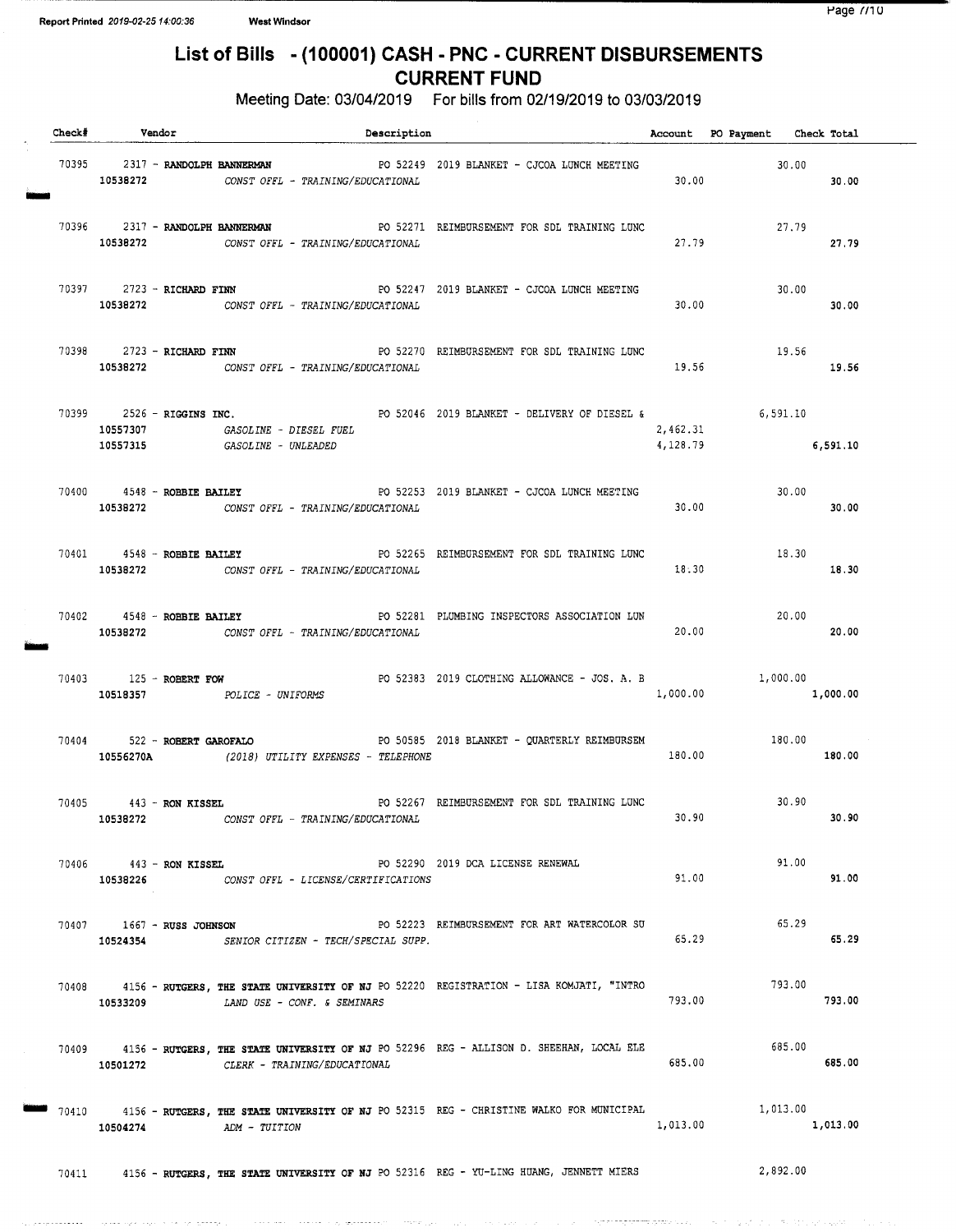# List of Bills - ( 100001) CASH - PNC - CURRENT DISBURSEMENTS CURRENT FUND

Meeting Date: 03/04/2019 For bills from 02/19/2019 to 03/03/2019

| <b>Check#</b> | Vendor                   | Description                                                                                                                               |          | Account PO Payment Check Total |                |  |
|---------------|--------------------------|-------------------------------------------------------------------------------------------------------------------------------------------|----------|--------------------------------|----------------|--|
|               |                          | 10504274 ADM - TUITION<br>$\sim$                                                                                                          |          | 2,892.00 2,892.00              |                |  |
|               |                          | 70412 164 - SAMUEL J. SURTEES PO 52027 2019 BLANKET - MILEAGE REIMBURSEMEN<br>10533273 LAND USE - TRAVEL EXPENSE                          | 225.00   | 225.00<br>225.00               |                |  |
|               |                          | 70413 2277 - SCOTT HASSON 6 2019 BLANKET - CJCOA LUNCH MEETING<br>10538272 CONST OFFL - TRAINING/EDUCATIONAL                              | 30.00    | 30.00                          | 30.00          |  |
|               |                          | 70414 2277 - SCOTT HASSON<br>PO 52269 REIMBURSEMENT FOR SDL TRAINING LUNC<br>10538272 CONST OFFL - TRAINING/EDUCATIONAL                   | 19.56    | 19.56                          | 19.56          |  |
|               |                          | PO 52251 2019 BLANKET - CJCOA LUNCH MEETING<br>70415 5839 - SCOTT MCCORMICK<br>10538272    CONST OFFL - TRAINING/EDUCATIONAL              | 15.00    |                                | 15.00<br>15.00 |  |
|               |                          | PO 52319 REIMBURSEMENT FOR 2019 REHS LICENSE<br>70416 452 - SHARON BLACK<br>10521226 BOARD OF HEALTH - LICENSE/CERTIFICATIONS             | 50.00    | 50.00                          | 50.00          |  |
|               |                          | 70417 4599 - SOCIETY FOR HUMAN RESOURCE PO 51949 2019 MEMBERSHIP DUES FOR 2/1/2019-1<br>10504214 ADM - DUES                               | 189.00   | 189.00                         | 189.00         |  |
|               |                          | 70418 5836 - SPECIALTY AUTOMOTIVE EQUIPMENT PO 52211 ANNUAL OSHA REQUIRED LIFT SAFETY IN<br>10540266 PUBLIC WORKS - TECH/SPEC EQUIP MAINT | 500.00   | 500.00<br>500.00               |                |  |
|               |                          | 70419 5800 - STARNET SOLUTIONS, INC. 20 22328 CONSULTANT SERVICES FROM 1/16/19 -<br>10518210 POLICE - CONSULTANT FEES                     | 6,210.00 | 6,210.00                       | 6,210.00       |  |
|               | 101810                   | 70420 5832 - SUNRUN INSTALLATION SERVICES INC. PO 52115 AS PER RESOLUTION 2019-R024 REFUND<br>FUND BALANCE - OPERATIONS - CLEARING        | 429.00   | 429.00                         | 429.00         |  |
|               |                          | PO 52045 2019 BLANKET - CHINESE HOUR SESSION<br>70421 1632 - SYLVIA SUN<br>10524210 SENIOR CITIZEN - CONSULTANT FEES                      | 240.00   | 240.00                         | 240.00         |  |
|               | 70422 5549 - TERRI JANY  | PO 50755 2018 BLANKET - PLANNING BOARD RECOR<br>10534250A (2018) PLANNING BOARD - RECORDING SECRET                                        | 150.00   | 150.00                         | 150.00         |  |
|               | 10538272                 | 70423 848 - THOMAS POLINO<br>PO 52241 2019 BLANKET - CJCOA LUNCH MEETING<br>CONST OFFL - TRAINING/EDUCATIONAL                             | 30.00    | 30.00                          | 30.00          |  |
|               |                          | $70424$ $848$ - THOMAS POLINO<br>PO 52272 REIMBURSEMENT FOR SDL TRAINING LUNC<br>10538272   CONST OFFL - TRAINING/EDUCATIONAL             | 25.26    | 25.26                          | 25.26          |  |
|               |                          | 70425 848 - THOMAS POLINO<br>PO 52280 PLUMBING INSPECTORS ASSOCIATION LUN<br>10538272 CONST OFFL - TRAINING/EDUCATIONAL                   | 20.00    | 20.00                          | 20.00          |  |
|               | 70426 1132 - THOMAS TARR | REIMBURSE FOR EYE EXAM AND/OR CORRE<br>10551280 GROUP INSURANCE - VISION CARE                                                             | 450.00   | 450.00                         | 450.00         |  |
|               |                          | 70427 1829 - TINDALL & RANSON PLUMBING PO 52379 2/5/19 SERVICE CALL - MEN'S SHOWER<br>10553204 BLDG & GROUNDS - BLDG REPAIR & MAINT       | 192.12   | 192.12                         | 192.12         |  |

 $\sim$  10  $^\circ$ 

in the support of a three editors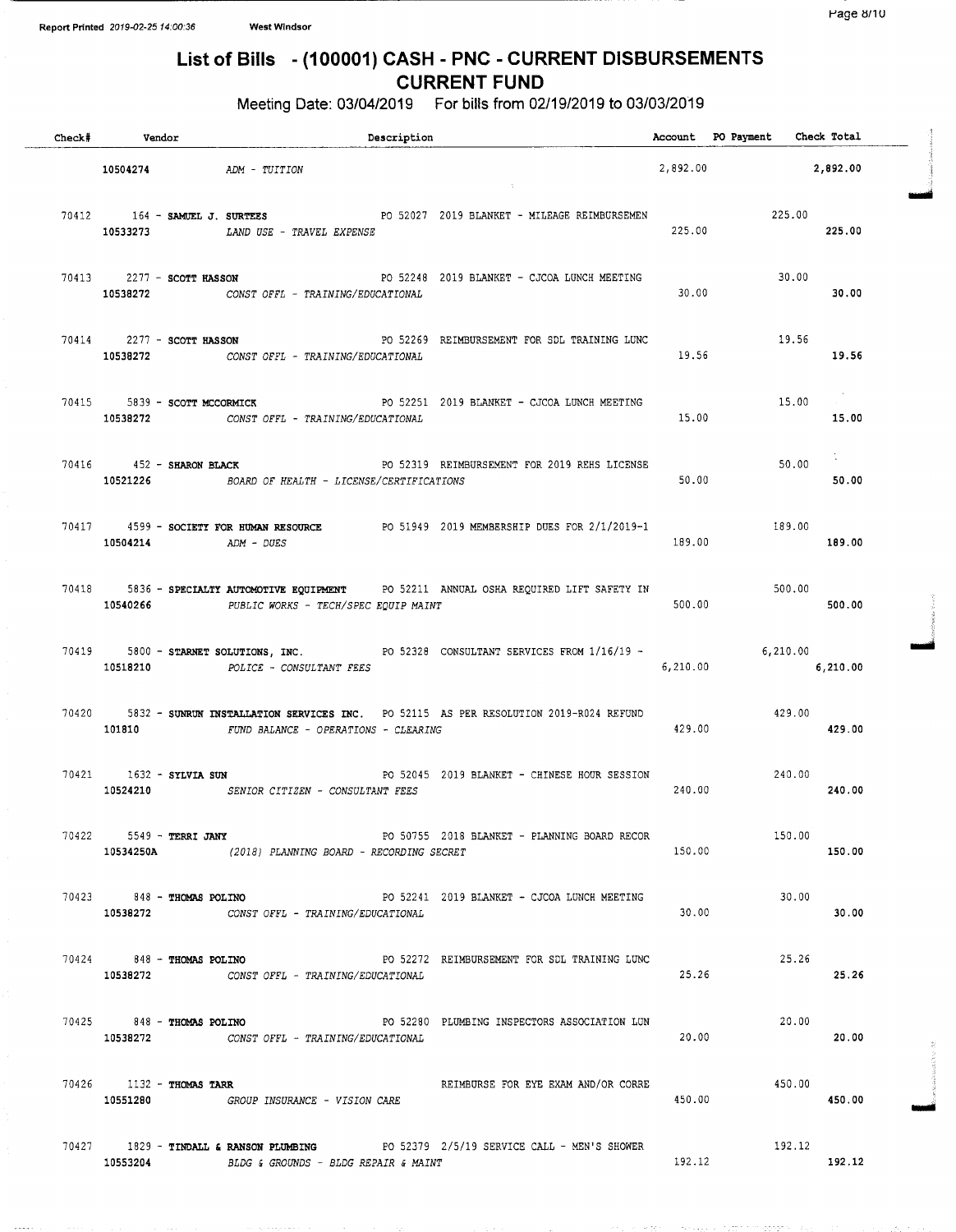are a provided as

# List of Bills - (100001) CASH - PNC - CURRENT DISBURSEMENTS CURRENT FUND

Meeting Date: 03/04/2019 For bills from 02/19/2019 to 03/03/2019

|  | Check# Vendor              | Description                                                                                                              |                                                                                                                                               |          | Account PO Payment Check Total |              |
|--|----------------------------|--------------------------------------------------------------------------------------------------------------------------|-----------------------------------------------------------------------------------------------------------------------------------------------|----------|--------------------------------|--------------|
|  |                            | 10538272 CONST OFFL - TRAINING/EDUCATIONAL                                                                               | 70428 5560 - TOM MOFFAT <b>1988</b> 1999 12268 REIMBURSEMENT FOR SDL TRAINING LUNC                                                            | 17.66    | 17.66<br>17.66                 |              |
|  |                            | 10555240 CENTRAL POSTAGE - POSTAGE                                                                                       | 70429 4175 - U.S. POSTAL SERVICE PO 52416 ANNUAL RENEWAL USPS MARKETING MAIL 235.00                                                           | 235.00   | 235.00                         |              |
|  |                            | 10556270 UTILITY EXPENSES - TELEPHONE                                                                                    | 70430 381 - VERIZON 6 6 62024 2019 BLANKET- VARIOUS ACCOUNTS / TE                                                                             | 208.50   | $208.50$ $208.50$              |              |
|  |                            | 10510252 COLLECTION - SEWER BILLING CHARGES                                                                              | 70431 333 - VITAL COMMUNICATIONS, INC. PO 52322 BLANK SEWER BILL STOCK, 7,700 QUANT                                                           |          | 1,013.88<br>1,013.88 1,013.88  |              |
|  |                            | 70432 333 - VITAL COMMUNICATIONS, INC. PO 52323 PRINTED WATER/SEWER BILLS<br>10510252 COLLECTION - SEWER BILLING CHARGES |                                                                                                                                               | 795.08   | 795.08<br>795.08               |              |
|  |                            | 10504332A (2018) ADM - OFFICE SUPPLIES                                                                                   | 70433 2495 - W. B. MASON COMPANY INC. PO 51272 BINDERS FOR POLICIES & PROCEDURES H                                                            | 1,205.36 | 1,205.36<br>1,205.36           |              |
|  |                            | 10540332A (2018) PUBLIC WORKS - OFFICE SUPPLIES                                                                          | 70434 2495 - W. B. MASON COMPANY INC. PO 51435 OFFICE SUPPLIES - PER 9/18 & 9/20 E 114.39                                                     | 114.39   | 114.39                         |              |
|  |                            | 10521248A (2018) BOARD OF HEALTH - PUBLIC HEALTH S                                                                       | 70435 2495 - W. B. MASON COMPANY INC. PO 51796 OFFICE SUPPLIES - PER 12/13/18 EMAI 2495 - W. B. MASON COMPANY INC.                            | 1,153.17 | 1,153.17                       |              |
|  |                            |                                                                                                                          | 70436 2495 - W. B. MASON COMPANY INC. PO 51982 OFFICE SUPPLIES - PER 1/8/19 QUOTE<br>10524332 SENIOR CITIZEN - OFFICE SUPPLIES 10524332 14.13 |          | $14.13$<br>14.13               |              |
|  |                            | 10558219 REFUSE COLLECTION - REFUSE REMOVAL                                                                              | 70437 2308 - WASTE MANAGEMENT OF NJ INC. PO 51942 2019 BLANKET DUMPSTERS 1 2308 - WASTE MANAGEMENT OF NJ INC.                                 |          | 1,750.48 1,750.48              |              |
|  |                            | 10558219 REFUSE COLLECTION - REFUSE REMOVAL                                                                              | 70438 2308 - WASTE MANAGEMENT OF NJ INC. PO 51943 2019 BLANKET SOLID WASTE COLLECTION 47, 945.89                                              |          | 47,945.89 47,945.89            |              |
|  |                            |                                                                                                                          | 70439 544 - WEST WINDSOR PLAINSBORO<br>7,276,556.00                                                                                           |          | 7,276,556.00                   | 7,276,556.00 |
|  |                            | 10650221A (2018) COURT - CREDIT CARD FEES                                                                                | 70440 3196 - WEST WINDSOR TOWNSHIP 60 PO 50620 2018 BLANKET - CREDIT CARD FEES                                                                | 669.39   | 669.39                         | 669.39       |
|  |                            | 10553251 BLDG & GROUNDS - SERVICE/MAINT CONTRACTS                                                                        | 70441 1268 - WESTERN PEST SERVICES PO 52037 2019 BLANKET - BI MONTHLY PEST CONT                                                               | 288.50   | 288.50<br>288.50               |              |
|  |                            | 10518278 POLICE - VEHICLE REPAIR                                                                                         | 70442 1471 - WINDSOR CAR WASH PO 52186 2019 BLANKET - MONTHLY CAR WASHES                                                                      | 120.00   | 120.00<br>120.00               |              |
|  |                            | 10518354 POLICE - TECH/SPECIAL SUPP.                                                                                     | 70443 5827 - WORKBOOTS.COM PO 52000 STREAMLIGHT POLYTAC X USB FLASHLIGH                                                                       | 2,324.50 | 2,324.50                       | 2,324.50     |
|  | 70444 2344 - YU LING HUANG |                                                                                                                          | PO 52435 REIMBURSEMENT FOR 1099 INT. FORMS,                                                                                                   |          | 146.94                         |              |

www.com.com/science.com/service/service/service/service/service/service/service/

in a

Service.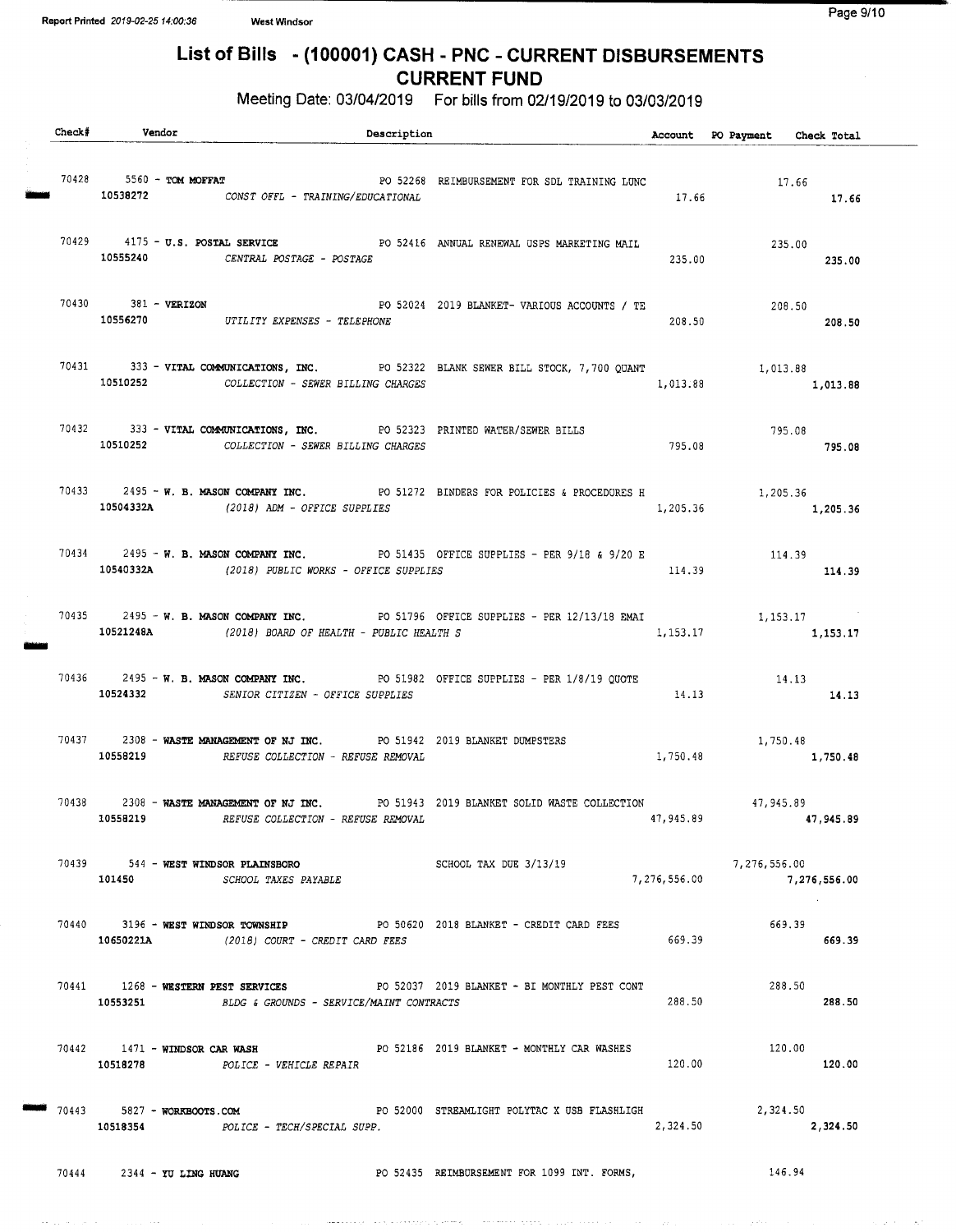# List of Bills - ( 100001) CASH - PNC - CURRENT DISBURSEMENTS CURRENT FUND

Meeting Date: 03/04/2019 For bills from 02/19/2019 to 03/03/2019

| Check# | Vendor                                     |                                  | Description  |        | Check Total<br>PO Payment |
|--------|--------------------------------------------|----------------------------------|--------------|--------|---------------------------|
|        | 10504268A                                  | (2018) ADM - TECH/COMPUTER SRVCS |              | 146.94 | 146.94                    |
|        | TOTAL                                      |                                  |              |        | 7,866,332.89              |
|        | Total to be paid from Fund 10 CURRENT FUND |                                  | 7,866,332.89 |        |                           |
|        |                                            |                                  | 7,866,332.89 |        | $\mathbf{r}$              |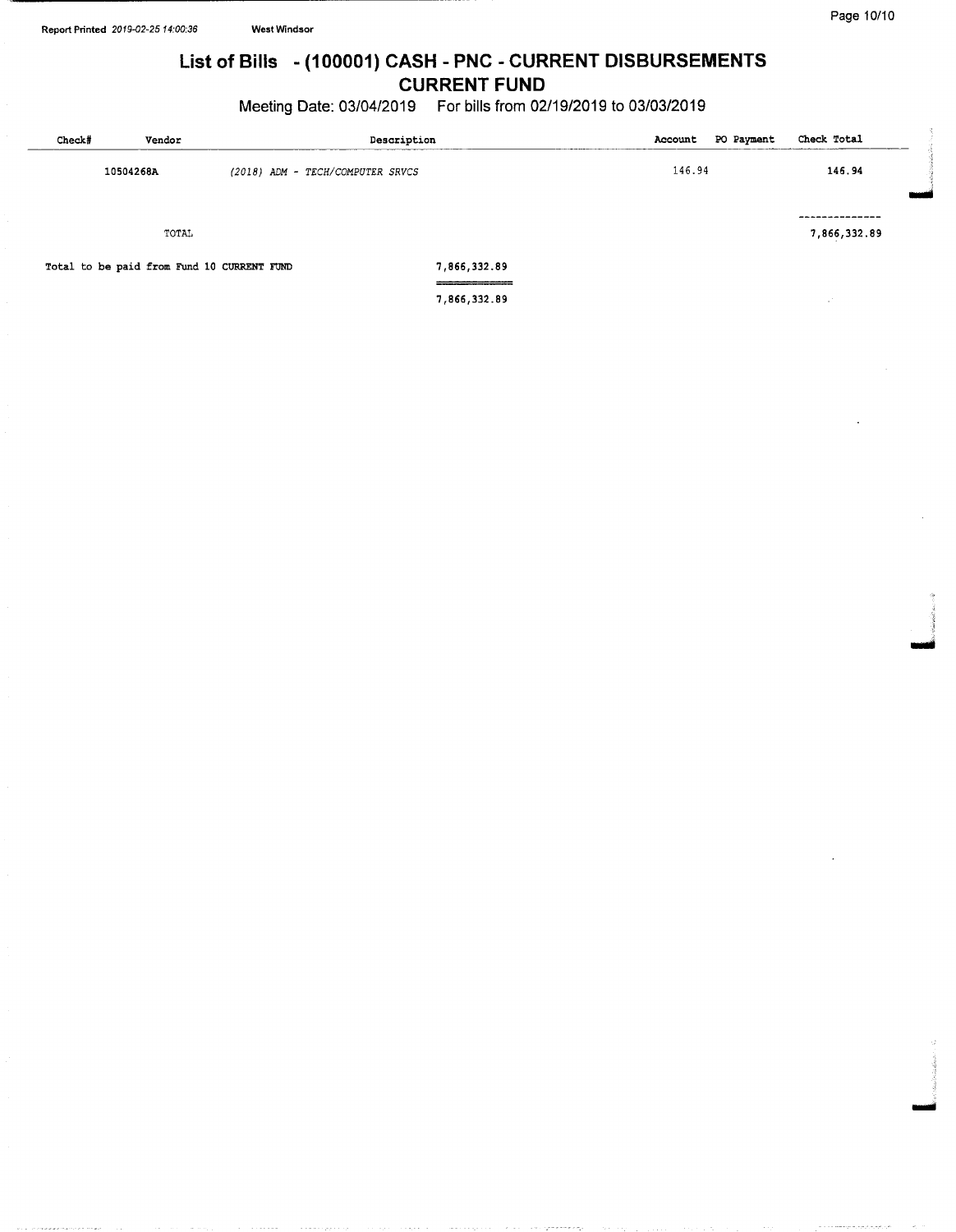Report Printed 2019-02-27 09:53:48 West Windsor

## List of Bills - (400001) CASH - PNC BANK CAPITAL FUND

Meeting Date: 03/04/2019 For bills from 02/19/2019 to 03/03/2019

| Check# | Vendor                            | Description                                                                                                                         |                        | Account PO Payment Check Total |
|--------|-----------------------------------|-------------------------------------------------------------------------------------------------------------------------------------|------------------------|--------------------------------|
| 12234  | 382 - ACT ENGINEERS INC.          | PO 51611 BLANKET AS PER RESOLUTION 2018-R247<br>405200826002 SANITARY SEWER LINE UPGRADES                                           | 23,628.25              | 23,628.25<br>23,628.25         |
|        |                                   |                                                                                                                                     |                        |                                |
|        | $12235$ $4572 - BETER$ FLEET      | PO 51475 AS PER RESOLUTION 2018-R222 PURCHAS                                                                                        |                        | 22,735.88                      |
|        |                                   | 405201815007 CODE ENFORCEMENT - ACQ. OF VEHICLE                                                                                     | 22,735.88              | 22, 735.88                     |
|        |                                   | 12236 3898 - EARLE ASPHALT COMPANY POSTOL 2 DO 50702 BLANKET AS PER RESOLUTION 2018-R114                                            |                        | 224,517.30                     |
|        |                                   | 405201609005 ANNUAL RESIDENTIAL ROAD IMPR PROGRAM<br>405201721008 ROADWAY IMPROVEMENTS                                              | 61,314.06              | 163, 203, 24<br>224,517.30     |
|        |                                   |                                                                                                                                     |                        |                                |
|        |                                   | 12237 5464 - GARDEN STATE SEALING, INC. PO 49734 BLANKET AS PER RESOLUTION 2017-R311                                                |                        | 59,188.24                      |
|        |                                   | 405201721008 ROADWAY IMPROVEMENTS                                                                                                   | 59,188.24              | 59,188.24                      |
|        |                                   | 12238 5143 - JOHN J. CURLEY, LLC PO 48361 BLANKET AS PER RES 2017-R100, 2018-R                                                      |                        | 1,210.00                       |
|        |                                   | 405201714001 HALL PARCELS #3 & #4 - OS                                                                                              | 1,210.00               | 1,210.00                       |
|        |                                   | 12239 4401 - KOVAL ELECTRIC<br>PO 51686 ELECTRICAL INSTALLATION @ COURT FAC                                                         |                        | 1,800.00                       |
|        |                                   | 405201413018 POLICE/COURT BLDG GENERAL IMPROVE-NF                                                                                   | 1,800.00               | 1,800.00                       |
|        |                                   | 12240 5803 - APPLIED WATER MANAGEMENT, INC. PO 51813 SANITARY MANHOLE PIPE VENT - DEERFI 1,331.00                                   |                        |                                |
|        |                                   | 405200826008 EMERGENCY SEWER REPAIRS                                                                                                | 1,331.00               | 1,331.00                       |
|        |                                   |                                                                                                                                     |                        |                                |
|        | 12241 1642 - NETWORK CABLING INC. | PO 51288 BLANKET AS PER RESOLUTION 2018-R193<br>405201208001 NETWORK SERVER/COMPUTER REPLACE-NF                                     | 973.87                 | 41,493.00                      |
|        |                                   | 405201309001 NETWORK/COMPUTER/PRINTER REPLACE-NF                                                                                    | 20,160.00              |                                |
|        |                                   | 405201721001 NETWORK/COMPUTERS/PRINTERS/SCANNERS                                                                                    | 20,359.13              | 41,493.00                      |
|        | 12242 5751 - NU PUMP CORPORATION  | PO 51478 BLANKET AS PER RESOLUTION 2018-R219                                                                                        |                        | 149,918.72                     |
|        | 405201413009                      | TRAFFIC SAFETY IMPRV HAZARD MITIGATION                                                                                              | 43,098.29              |                                |
|        |                                   | 405201609007 TRAFFIC SAFETY IMPRV HAZARD MITIGATION                                                                                 | 16,000.00<br>65,312.00 |                                |
|        | 405201815014                      | 405201721010 TRAFFIC SAFETY IMPROVEMENTS<br>TRAFFIC SAFETY IMPROVEMENTS                                                             | 25,508.43              | 149,918.72                     |
|        |                                   |                                                                                                                                     |                        | 397.50                         |
| 12243  | 405201721008                      | 3674 - ROBERTS ENGINEERING GROUP LLC PO 51477 BLANKET AS PER RESOLUTION 2018-R220<br>ROADWAY IMPROVEMENTS                           | 397.50                 | 397.50                         |
|        |                                   |                                                                                                                                     |                        |                                |
|        |                                   | 12244 5121 - SHI INTERNATIONAL CORP PO 51928 SDL MOBILE ACCESS SOLUTION - IPADS<br>405201815001 NETWORK/COMPUTERS/PRINTERS/SCANNERS | 8,250.00               | 8,250.00<br>8,250.00           |
|        |                                   |                                                                                                                                     |                        |                                |
|        |                                   | 12245 5823 - STANDARD PIPE SERVICES PO 51926 BLANKET - EMERGENCY SEWER REPAIRS -<br>405200826008 EMERGENCY SEWER REPAIRS            | 15,350.00              | 15,350.00<br>15,350.00         |
|        |                                   |                                                                                                                                     |                        |                                |
|        | $12246$ 1891 - THE SPIEZLE GROUP  | PO 48545 BLANKET AS PER 2RESOLUTION 2017-R12                                                                                        |                        | 10,950.00                      |
|        |                                   | 405201721006 MUNICIPAL COMPLEX RENOVATIONS                                                                                          | 10,950.00              | 10,950.00                      |
|        |                                   | 12247 4528 - TRI-STATE LIGHT & ENERGY, INC. PO 50699 BLANKET AS PER RESOLUTION 2018-R111                                            |                        | 15,984.62                      |
|        | 405201114013                      | POLICE/COURT BLDG GENERAL IMPROV-NF                                                                                                 | 5,097.21               |                                |
|        |                                   | 405201208014 POLICE/COURT BLDG GENERAL IMPROVE-NF                                                                                   | 10,887.41              | 15,984.62                      |

and a strain and

يتحدث والمحادث

Mine

-------------TOTAL 576, 754. 51

 $\ddot{\phantom{a}}$ 

Page 1/2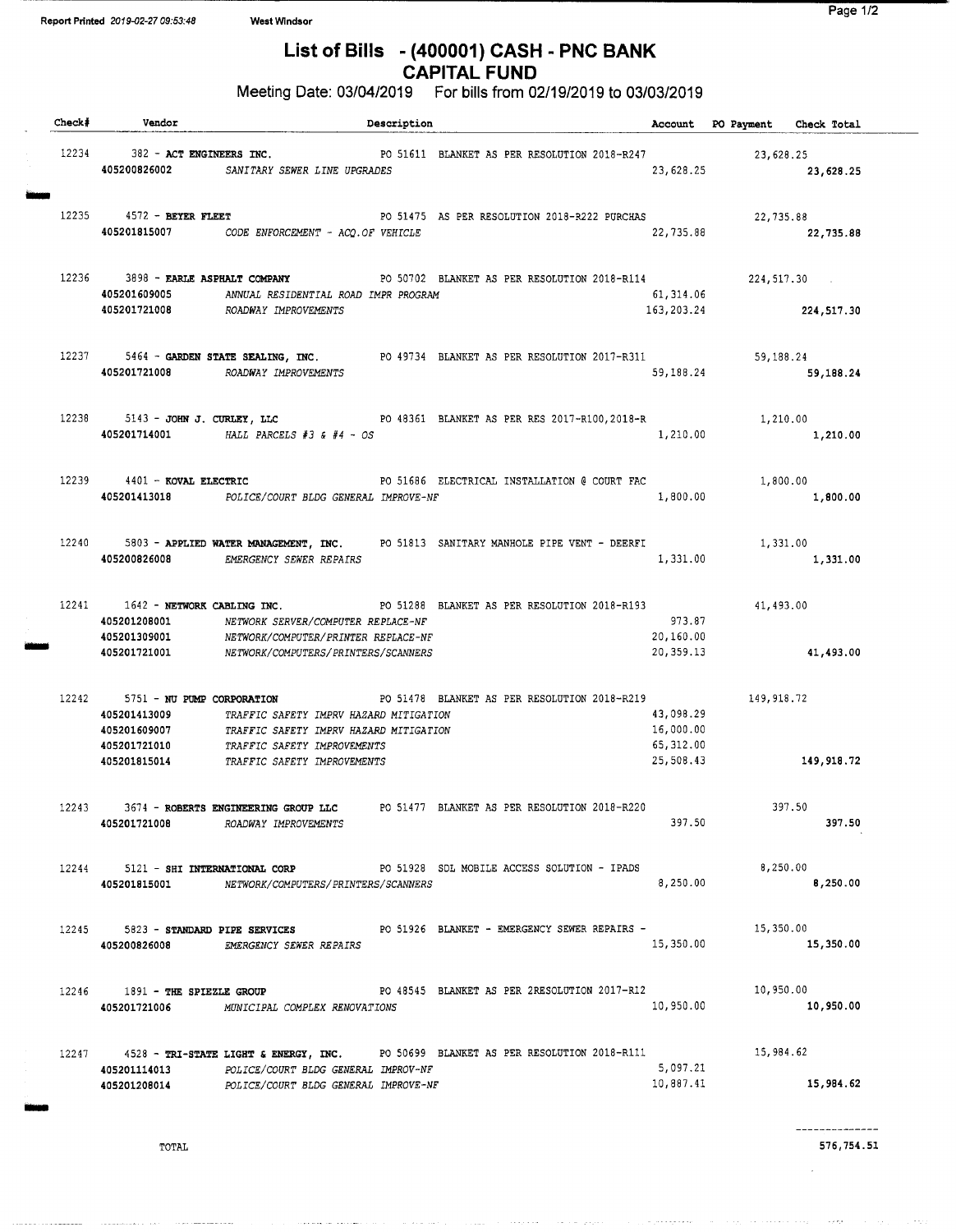# List of Bills - (400001) CASH - PNC BANK CAPITAL FUND

Meeting Date: 03/04/2019 For bills from 02/19/2019 to 03/03/2019

| Check# | Vendor                                     | Description   | Account | <b>PO Payment</b> | Check Total |              |
|--------|--------------------------------------------|---------------|---------|-------------------|-------------|--------------|
|        | Total to be paid from Fund 40 CAPITAL FUND | 576,754.51    |         |                   |             | فأذنب بمرموث |
|        |                                            | _____________ |         |                   |             |              |

576, 754. 51

أنسب

rri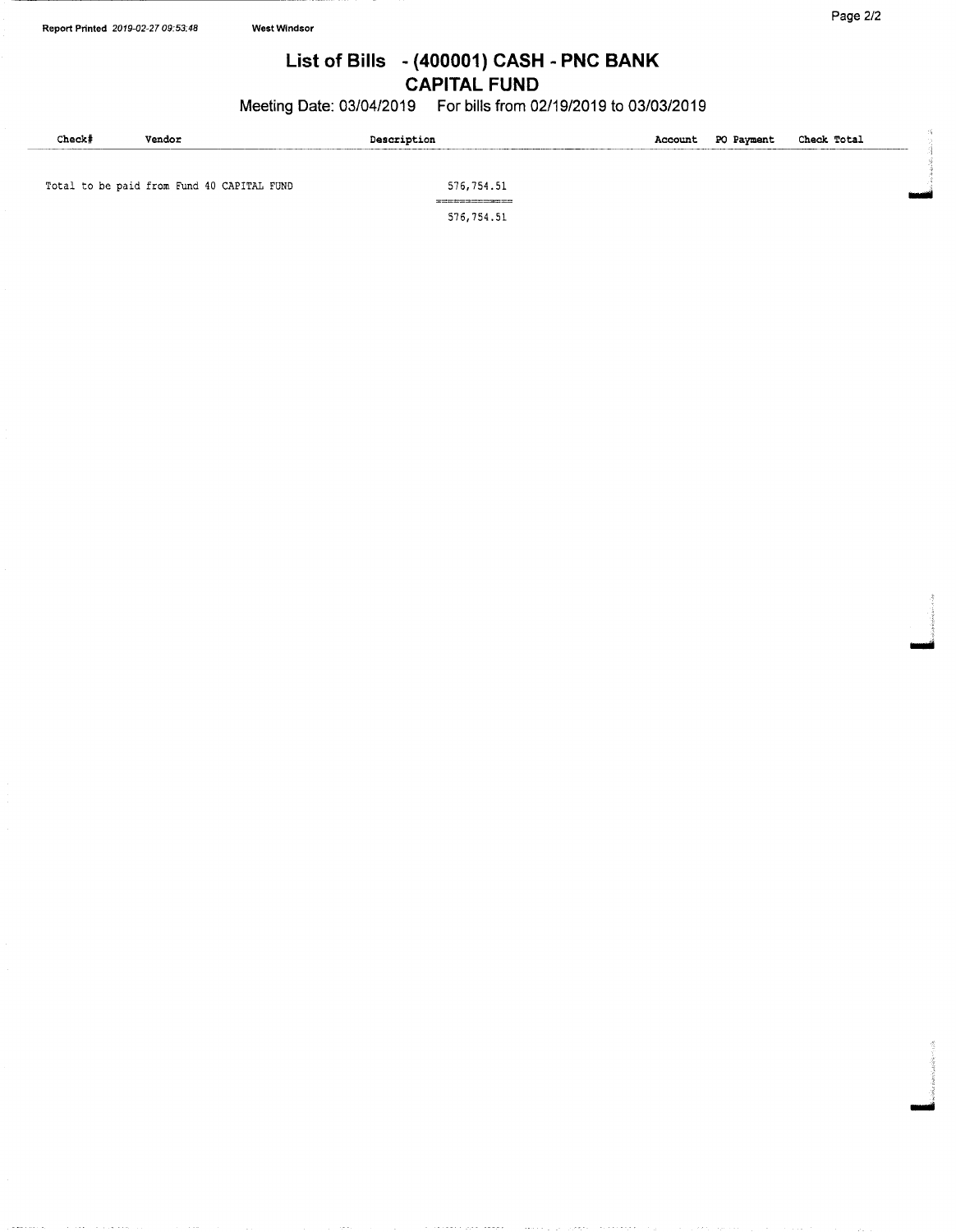ammo

## List of Bills - (120001) CASH - TRUST MM PNC TRUST OTHER

## Meeting Date: 03/04/2019 For bills from 02/19/2019 to 03/03/2019

| Check# | Vendor |                                                                                                  | Description                                                                           |          | Account PO Payment Check Total |                  |
|--------|--------|--------------------------------------------------------------------------------------------------|---------------------------------------------------------------------------------------|----------|--------------------------------|------------------|
|        | 121234 | 6757 2678 - ARORA & ASSOCIATES<br>DEVELOPMENT PLAN REVIEW ESCROW -L122                           | DEVELOPMENT PLAN REVIEW                                                               | 4,650.00 | 4,650.00                       | 4,650.00         |
|        |        | 121234 DEVELOPMENT PLAN REVIEW ESCROW -L122                                                      | 6758 4702 - BURGIS ASSOCIATES, INC. THE REVISIONE DEVELOPMENT PLAN REVIEW             | 2,250.00 | 2,250.00                       | 2,250.00         |
|        |        | 121407 STORM RECOVERY TRUST FUND - L158                                                          | 6759 534 - COLONNADE POINTE CONDO ASSOC. PO 52257 AS PER RESOLUTION 2019-R041 2017 KE | 1,905.85 | 1,905.85                       | 1,905.85         |
|        |        | 6760 5847 - CONNECTICUT CANINE SERVICES PO 52437 DUAL DOG (BARRY)<br>121300 $K - 9$ UNIT $-L170$ |                                                                                       | 7,800.00 | 7,800.00                       | 7,800.00         |
|        | 121234 | 6761 657 - MASON GRIFFIN & PIERSON<br>DEVELOPMENT PLAN REVIEW ESCROW -L122                       | DEVELOPMENT PLAN REVIEW                                                               | 1,822.50 | 1,822,50                       | 1,822.50         |
|        |        | 6762 5799 - MICHAEL P. BOLAN<br>121324 MT. LAUREL SPECIAL MASTERS                                | AS PER RES#2015-R202 MT LAUREL SPEC                                                   | 100.00   | 100.00                         | 100.00           |
|        | 121234 | 6763 436 - MILLER PORTER & MULLER<br>DEVELOPMENT PLAN REVIEW ESCROW -L122                        | DEVELOPMENT PLAN REVIEW                                                               | 750.00   | 750.00                         | 750.00           |
|        | 121392 | RECYCLING PROGRAM                                                                                |                                                                                       | 529.97   |                                | 529.97<br>529.97 |
|        |        | 121234 DEVELOPMENT PLAN REVIEW ESCROW -L122                                                      | 6765 743 - WEST WINDSOR CURRENT FUND PLAN REVIEW (DUE TO CURRENT)                     | 2,935.61 | 2,935.61                       | 2,935.61         |
| 6766   |        | 743 - WEST WINDSOR CURRENT FUND<br>121233<br>DEVELOPMENT INSPEC. FEE ESCROW -L102                | INSPECTION FEES (DUE TO CURRENT)                                                      | 3,843.06 | 3,843.06                       | 3,843.06         |
|        |        | TOTAL                                                                                            |                                                                                       |          |                                | 26,586.99        |
|        |        | Total to be paid from Fund 12 TRUST OTHER                                                        | 26,586.99                                                                             |          |                                |                  |

26, 586. 99

فتتلبث ويتردوه فليستدد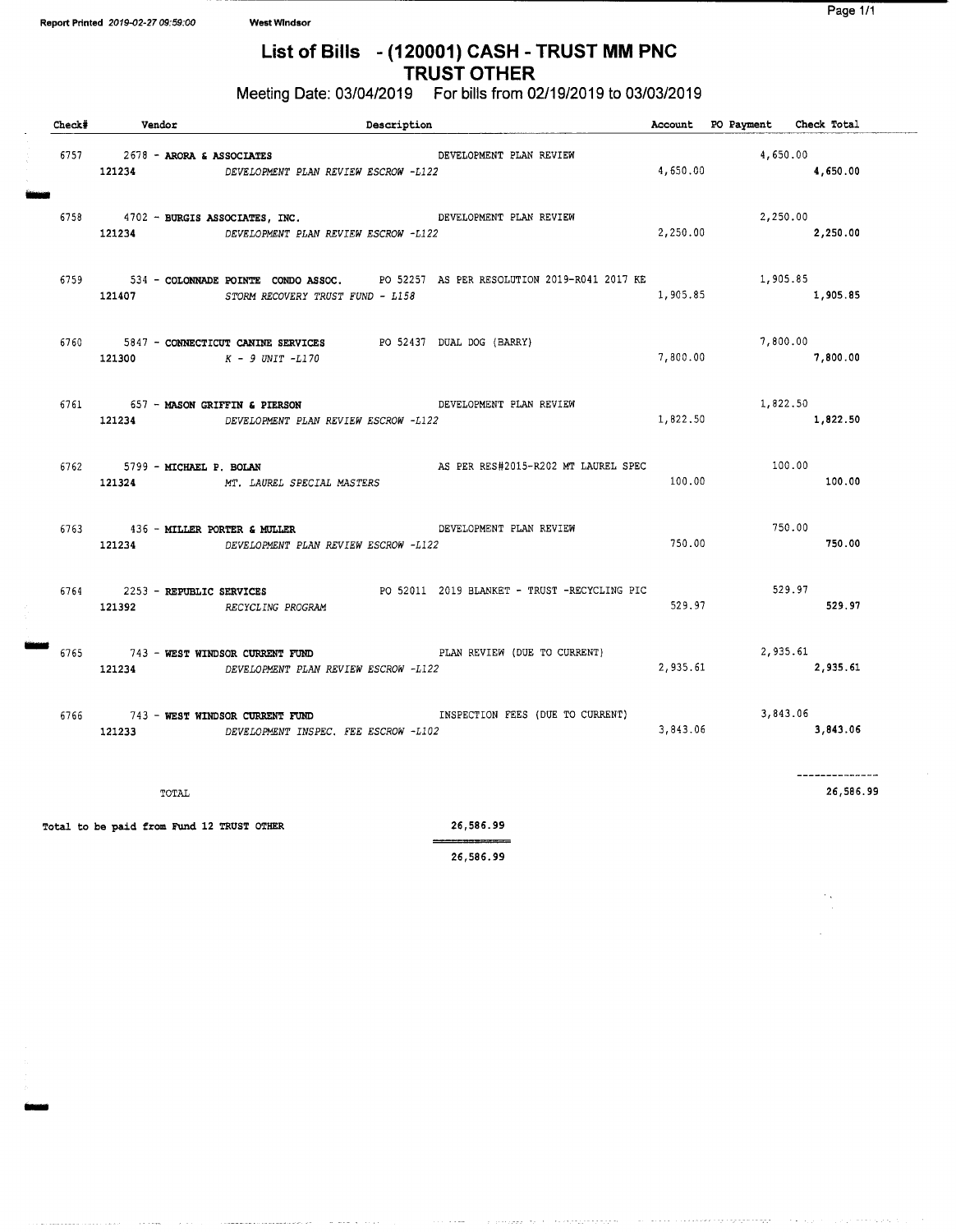# List of Bills - (260001) Cash-Pool Utility Operating POOL OPERATING FUND

Meeting Date: 03/04/2019 For bills from 02/19/2019 to 03/03/2019

| Check#                                                      | Vendor   |               |                                                        | Description |                                              | Account | PO Payment | Check Total |
|-------------------------------------------------------------|----------|---------------|--------------------------------------------------------|-------------|----------------------------------------------|---------|------------|-------------|
| 5547                                                        | 26501273 |               | 727 - NOREEN TENAGLIA<br>Other Expenses-Travel Expense |             | PO 52254 2019 BLANKET - VEHICLE REIMBURSEMEN | 450.00  | 450.00     | 450.00      |
| 5548                                                        | 26501270 | 381 - VERIZON | Other Expenses-Telephone                               |             | PO 52018 2019 BLANKET - TELEPHONE USAGE A/C  | 349.60  | 349.60     | 349.60      |
|                                                             |          | TOTAL         |                                                        |             |                                              |         |            | 799.60      |
| Total to be paid from Fund 26 POOL OPERATING FUND<br>799.60 |          |               |                                                        |             |                                              |         |            |             |
|                                                             |          |               |                                                        |             | __________<br>799.60                         |         |            |             |

mei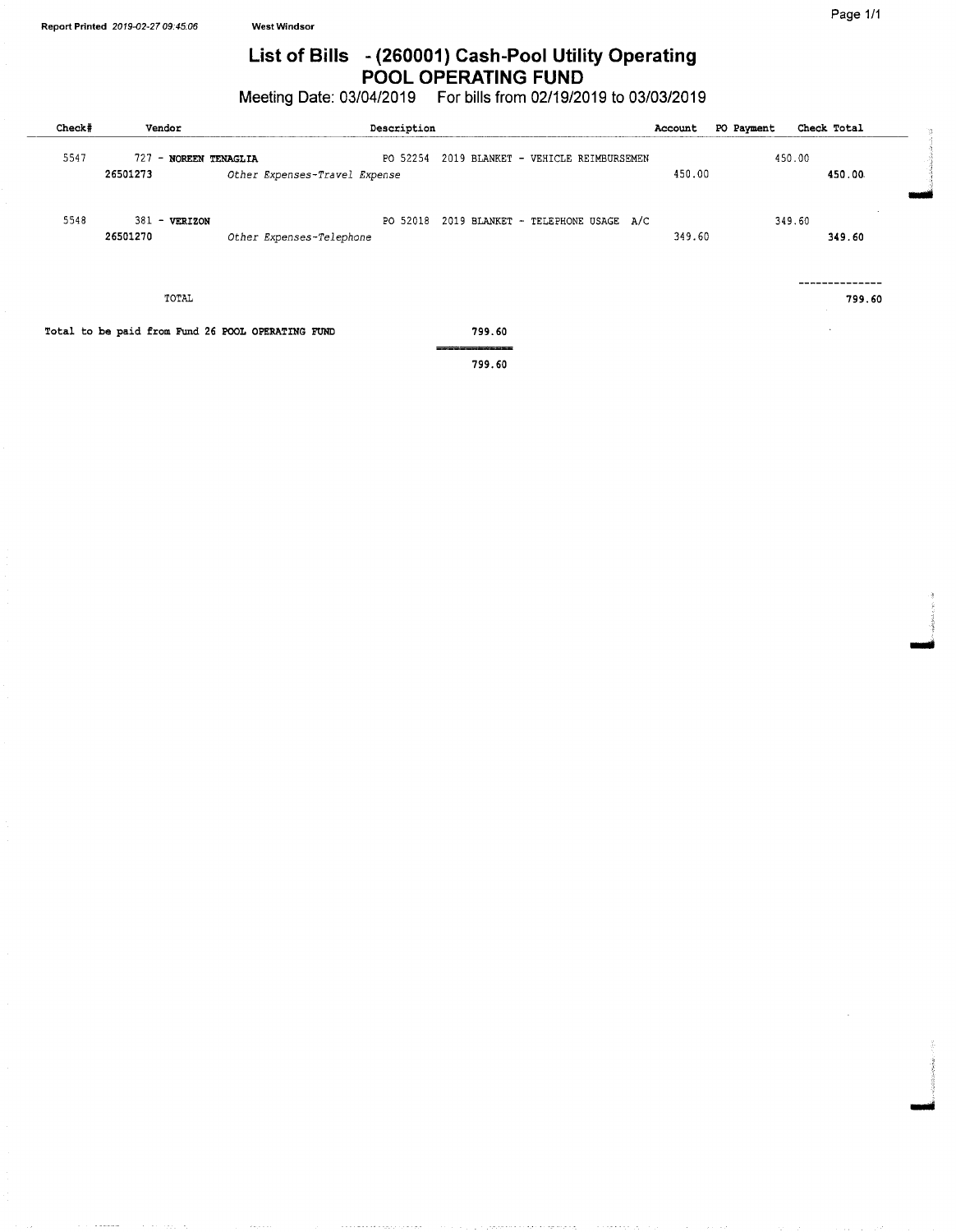## List of Bills - (170001) CASH - PNC - RECREATION CHECKING RECREATION COMMISSION

Meeting Date: 03/04/2019 For bills from 02/19/2019 to 03/03/2019

| Check# | Vendor                      |                                                           | Description                         | Account | PO Payment | Check Total    |
|--------|-----------------------------|-----------------------------------------------------------|-------------------------------------|---------|------------|----------------|
| 21697  | 17501125                    | 2672 - ALISON BRANCONE<br>SPECIAL NEEDS PROGRAM           | SPECIAL NEEDS YOGA - WINTER SEESSIO | 560.00  | 560.00     | J.<br>560.00   |
| 21698  | 17501185                    | 5849 - DELAWARE RIVER WRESTLING LEAGUE<br>YOUTH WRESTLING | LEAGUE MEMBERSHIP DUES FOR 2108/201 | 750.00  | 750.00     | 750.00         |
| 21699  | $5848 - NJCRID$<br>17506301 | <b>ADMINISTRATIVE</b>                                     | REGISTRATION - KEN JACOBS, 4/3/19 W | 55.00   | 55.00      | 55.00          |
| 21700  | 17504102                    | 4052 - WEST WINDSOR- PLAINSBORO<br>ADULT BADMINTON        | INV#3344 & 3345 - ADULT BADMINTON F | 40.00   | 40.00      | 40.00          |
| 21701  | 17501185                    | 4052 - WEST WINDSOR- PLAINSBORO<br>YOUTH WRESTLING        | INV#3316 - YOUTH WRESTLING DEC 2018 | 720.00  | 720.00     | 720.00         |
|        |                             |                                                           |                                     |         |            | -------------- |

 $_{\rm 2,125.00}$   $_{\rm 2,125.00}$ 

Total to be paid from Fund <sup>17</sup> RECREATION COMMISSION 2, 125. 00

OW

2, 125. 00